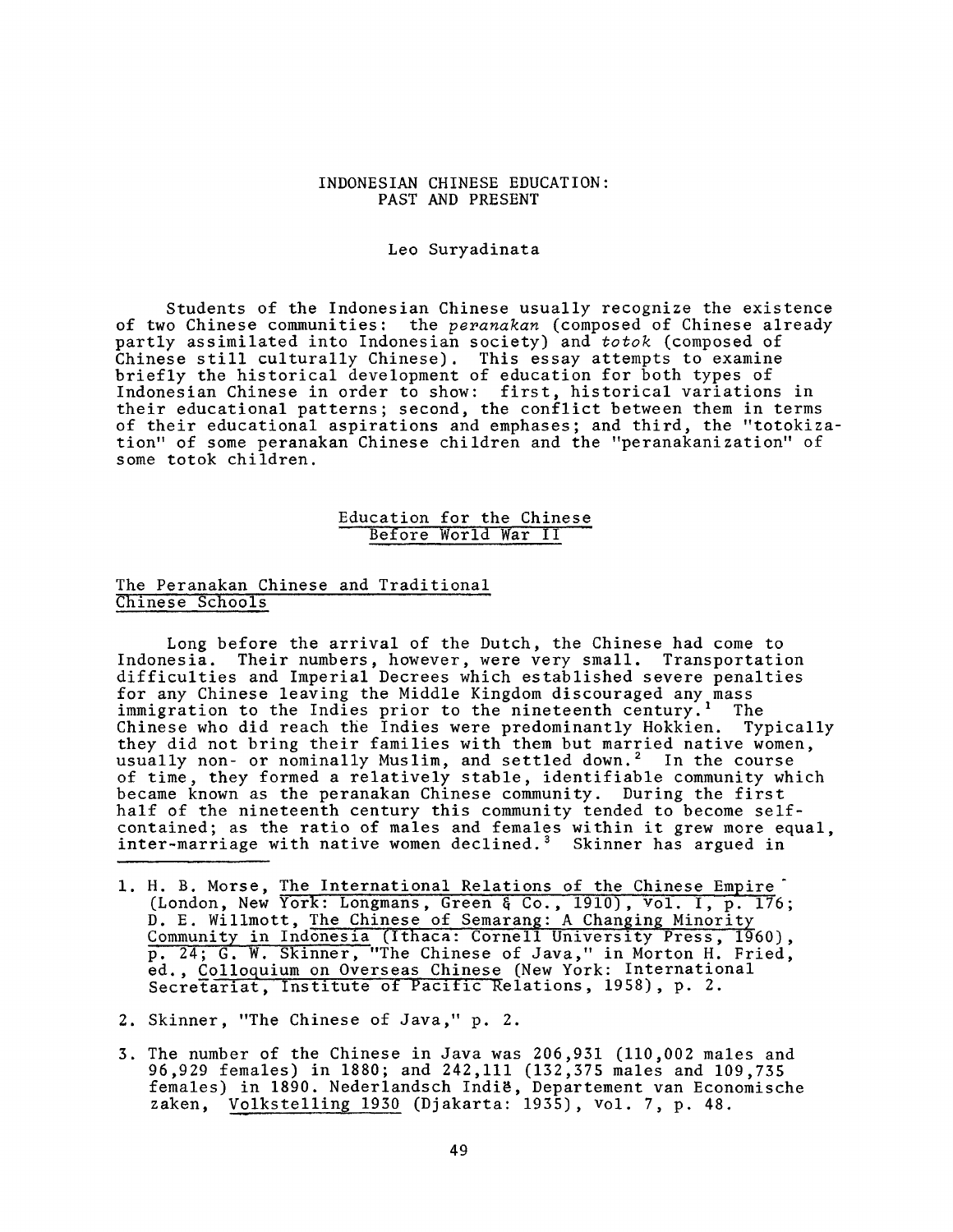fact that at that time there was only one major Chinese community in Java, i.e., the peranakan Chinese community. New immigrants formed small transitory groups which were usually rapidly absorbed into the peranakan community.'

Peranakan Chinese were Indies-born and generally had indigenous blood from the female line. Most of them did not speak Chinese but communicated in the native languages. In the major towns of Java, especially along the north coast where most of the Chinese lived, a combination of Bazaar Malay and Hokkien terms (and later Dutch as well) were used as the *lingua franea.* By the late nineteenth century this mixture had developed into Batavian Malay and had become the common language of the peranakan Chinese community throughout Java. Not surprisingly, peranakan publications were primarily in Batavian Malay.<sup>4</sup>

It is important to note that the Indies Chinese not only adopted local languages but also, to a considerable degree, the native way of life. Their customs, beliefs and religions were very mixed. A leading peranakan Chinese writer, Kwee Tek Hoay, noted quite accurately that from their China-born fathers the peranakan inherited practices from China, while through their mothers they were engulfed in native customs and traditions.6 Another leading peranakan Chinese, Kwee Kek Beng, observed that peranakan Chinese were too Chinese to be Indonesian and too Indonesian to be Chinese.

Not much has been written on the education of peranakan Chinese prior to the twentieth century. From the sketchy records available, it appears that early peranakan Chinese did not pay much attention to the education of their children, probably due to the

- 4. G. W. Skinner, "The Chinese Minority," in Ruth T. McVey, ed., Indonesia (New Haven: HRAF, 1963), p. 105.
- 5. Peranakan Chinese publications began to flourish toward the end of the nineteenth century. For a list of Chinese classics in Batavian Malay during that period see Tio Ie Soei, Lie Kimhok 1853-1912 (Bandung: L. D. "Good Luck," 1959?), pp. 112-114; for a special study on peranakan Chinese newspapers in the twentieth century, see Leo Suryadinata, The Pre-World War II Peranakan Chinese Press of Java: A Preliminary Survey (Athens: Ohio University, Center for International Studies, 19/1).
- 6. Kwee Tek Hoay, The Origins of the Modern Chinese Movement in Indonesia, trans. Lea E. Williams (Ithaca: Cornell Modern Indonesia Project, Translation Series, 1969), pp. 10-11. Kwee Tek Hoay (1886-1951) was one of the most capable peranakan writers before World War II. He was a prominent journalist, educator and participant in the Chinese movement. For biographical data, see Leo Suryadinata, Prominent Indonesian Chinese in the Twentieth Century: A Preliminary" Survey (Athens: Ohio University, Center for International Studies , 19\*72) , pp. 13-14.
- 7. Kwee Kek Beng, Doea Poeloe Lima Tahon Sebagi Wartawan (Djakarta: Penerbit "Kuo-Batavia," 1948), p. 26. Kwee Kek Beng (1900- ) was a leading peranakan journalist before World War II and editorin-chief of the important peranakan newspaper Sin Po in Djakarta. Suryadinata, Prominent Chinese, p. 13.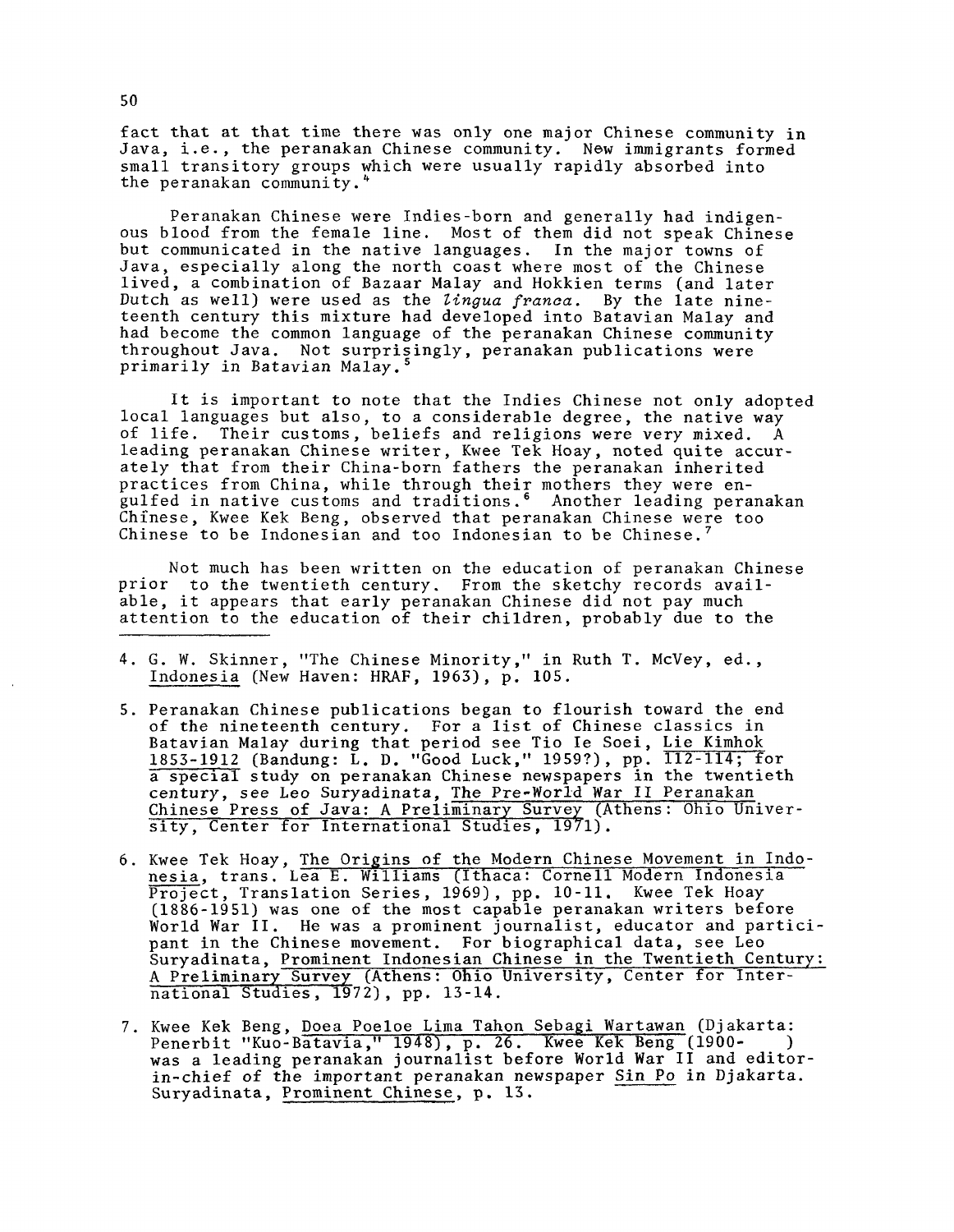fact that their fathers had come from a non-educated class and had been mostly interested in making money. Only a few wealthy Chinese hired Chinese tutors to teach their male children the Chinese language and classics.8 The first traditional Chinese school was established in Batavia in 1729 with some thirty students, but it was soon closed due to "mismanagement."<sup>9</sup> No other such school was recorded for this early period though this school was later revived.

Traditional Chinese schools began to increase, however, in the last quarter of the nineteenth century. In 1899, for example, there were 217 such schools in Java (and Madura) with 4,452 students, and 152 schools in the Outer Islands with 2,170 students.<sup>10</sup> The fact that almost all the twentieth century peranakan Chinese leaders born in the 1880's had received a few years of traditional Chinese school education also indicates the new importance of such schools.<sup>11</sup> Nevertheless, it is still not clear precisely why the traditional Chinese schools should have suddenly flourished in this period.<sup>12</sup>

Traditional Chinese schools were also known as Hokkien schools because their medium of instruction was Hokkien. Their curriculum was based on Confucian classics and emphasis was put on memorizing rather than understanding. The majority of students could not understand the meaning of the books they were taught to read. Moreover, even after studying in those schools for a few years they could still neither speak nor write simple Chinese.<sup>13</sup> Probably the impracticality of these traditional schools was one reason why eventually many peranakan Chinese left them for Dutch and even Malay educational institutions when they had the opportunity.

## The Peranakan Chinese and Dutch Education

Dutch schools, first established in 1816, were primarily for Dutch children.<sup>14</sup> Peranakan Chinese children began to have access to Western

- 8. Kwee, Modern Chinese Movement, pp. 9-10. Also F. de Haan, Oud Batavia (Djakarta § Leiden: Bataviaasch Genootschap van Kunsten en Wetenschappen en G. Kolff & Co., 1922), vol. I, p. 506.
- 9. De Haan, Oud Batavia, vol. I, p. 506; Nio Joe Lan, Riwajat 40 Tahon Dari Tiong Hoa Hwe Koan-Batavia 1900-1939 (Djakarta: Tiong Hoa Hwe Koan, 1940) , p. 21.
- 10. M.F.A. Somers, "Peranakan Chinese Politics in Indonesia" (Ph.D. Thesis, Cornell University, 1965), p. 48.
- 11. Most of the peranakan Chinese leaders born during the 1880's and 1890's listed in Tan Hong Boen, Orang-Orang Tionghoa Terkemoeka di Java (Solo: "The Biographical Publishing Center," 1935?) indicated that they had received Hokkien education.
- 12. Probably it had something to do with the increase of literate Chinese immigrants to the Indies.
- 13. Lo T'ien, "Tung-yin-tu hua-ch'iao kuo-min chiao-ytl kai-lun [A Note on Overseas Chinese Education in the East Indies]," in Sin Po Jubileum Nummer 1910-1935 (Djakarta: Sin Po, 1935), Chinese Section, p. 91. Also Nio, Riwajat, p. 24.
- 14. Tio, Lie Kimhok, p. 18.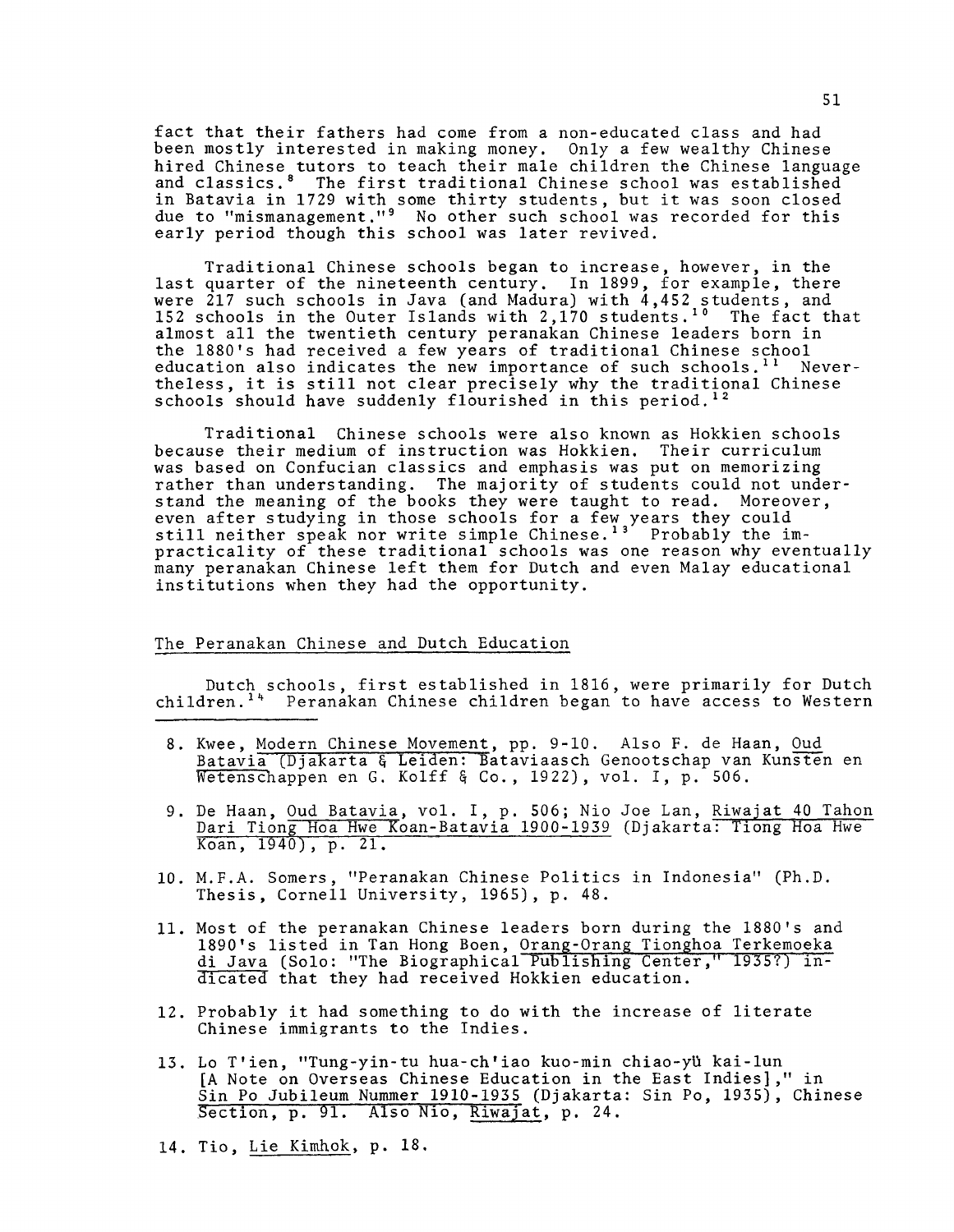education only in the second half of the nineteenth century when three Dutch missionaries, C. Albers, S. Coolsma and D. J. van der Linden, began to set up less exclusive schools. Since these schools had difficulty in attracting Muslim children, the students came to be predominantly peranakan Chinese.15 In addition to Bible study, these schools taught Malay, writing, arithmetic, drawing and, in some advanced classes, Dutch.16 It was not, however, until the late nineteenth century that Chinese children, mainly the sons of Chinese Officers and very wealthy businessmen, were admitted to Dutch government schools.<sup>17</sup> At the same time, some peranakan parents also sent their children to private Dutch schools run by retired Dutch officers and servicemen.<sup>18</sup>

The colonial government was generally indifferent toward the education of Chinese children. At one time neither native Indonesians nor Chinese were permitted to enrol in Dutch government schools. Although this ban was lifted in 1864, only very few peranakan and natives were admitted in practice. The Dutch government started specific educational facilities for the native Indonesians but neglected the Chinese until the beginning of the twentieth century. $^{1\,9}$ Many leading peranakan resented this indifferent attitude, and men like Phoa Keng Hek eventually started the Tiong Hoa Hwee Koan (The Chinese Association, hereafter THHK) schools in 1901 in order to force the Dutch authorities to open Dutch schools for peranakan children.<sup>20</sup>

# The Emergence of Modern Chinese Schools

The establishment of the THHK and its associated schools was the result of new developments in Asia in general, and in the Indies in

- 15. Tio Ie Soei mentions that prior to the 1880's "there were not many Dutch who taught the Dutch language to Chinese children, [but] there were a few [Dutch] Christians who established schools where most of the students were Chinese. These missionaries were Albers, Coolsma and van der Linden." The total number of Chinese students involved is unknown, but Coolsma indicated that there were about 80-90 students enrolled at his school every year, of which the majority were Chinese. Ibid., pp. 19, 33-34.
- 16. Ibid., p. 18.
- 17. Ibid., pp. 17-18; Kwee, Modern Chinese Movement, p. 14; Lea E. Williams, Overseas Chinese Nationalism: The Genesis of the Pan-Chinese Movement in Indonesia 1900-1916 (Glencoe: The Free Press, 1960) , pp. 27-28.
- 18. Tio, Lie Kimhok, p. 18.
- 19. Liem Tjong Tiat, "Ethnicity and Modernization in Indonesia: A Comparative Study of Pre-Independence and Post-Independence Periods" (Ph.D. Thesis, University of Wisconsin, 1968), p. 74.
- 20. Tio, Lie Kimhok, p. 71. Phoa Keng Hek (1857-1937) was president of the THHK-Batavia from 1900 to 1923.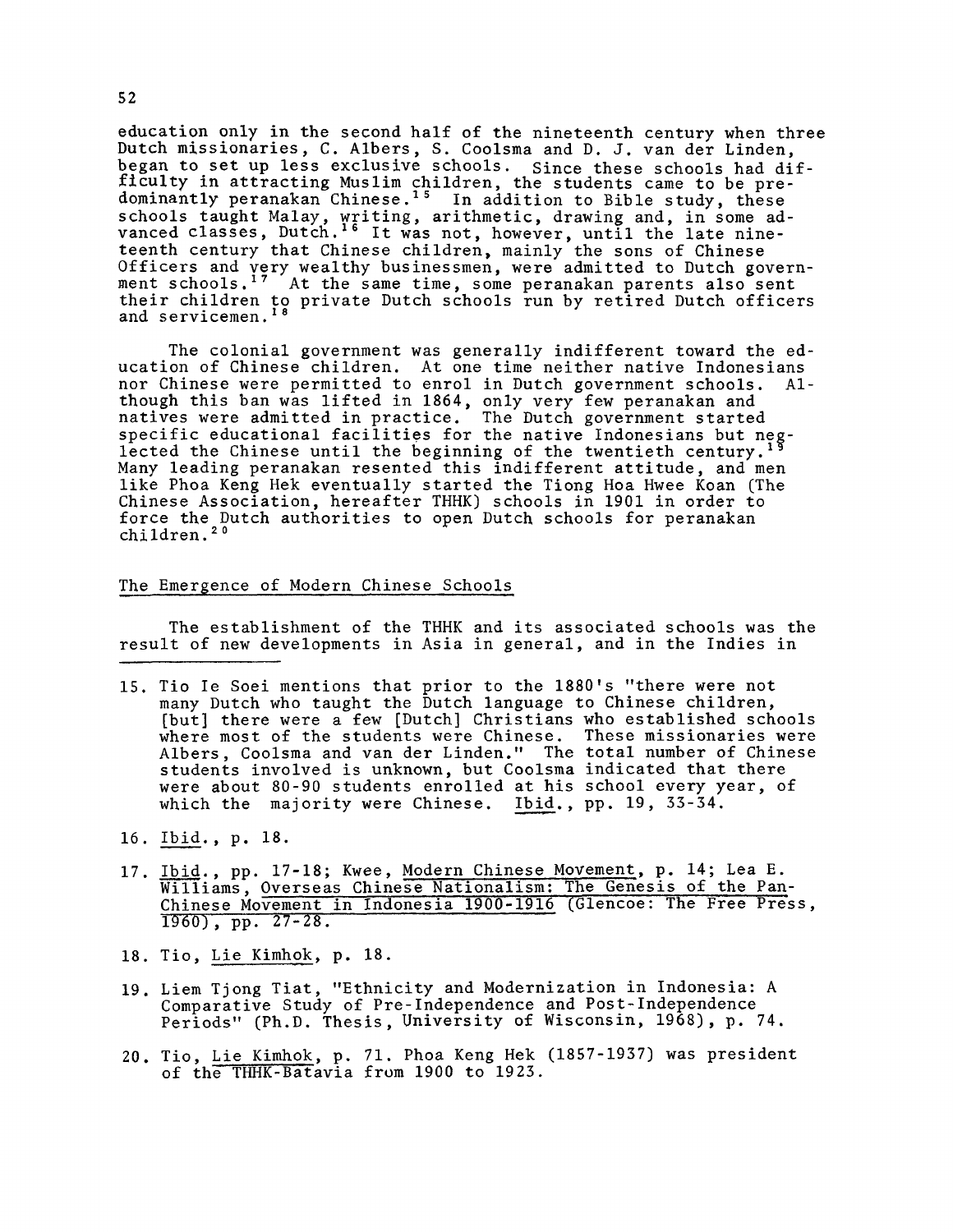particular. Toward the end of the nineteenth century, there was both an emergence of Western-educated peranakan Chinese leaders and a reinforcement of discriminatory policies against the Chinese by the colonial government. Indies Chinese were confined to ghettoes and could only travel out of them if they had passes issued by the authorities. They were put under the jurisdiction of Native Courts which they regarded as inferior, and of Police Courts which they considered evil and arbitrary.<sup>21</sup> Moreover, the Farming System (a system which used Chinese as revenue-collectors), which had long been the main source of income for the Chinese in Java, was abolished. $^{2\,2}$  At the same time, the Western-educated peranakan Chinese, while resentful of Dutch policies, were equally critical of prevailing customs in their own society, especially of wedding and funeral practices which they felt were superstitious and enormously expensive. $^{\text{23}}$  Accordingly, they initiated a reform movement to improve both their cultural and their social condition in the Indies.

Meanwhile, Confucianism was being revived by the Chinese reformists in China. Peranakan Chinese in Java, inspired by this reformist example, used Confucianism as a support for their movement. It is not surprising that, at the beginning, the THHK, which was formed by peranakan leaders, aimed at promoting Confucianism and Chinese culture and established Chinese-medium schools to serve this purpose. As time passed, the THHK increasingly became an educational institution, concerning itself overwhelmingly with the foundation of Chinese-medium schools, initially in Java, later in the whole of the Indies.

Unlike traditional Chinese schools, the first THHK school was modeled after the overseas Chinese school in Japan. The first principal of the THHK school in Batavia, Lu Kui-fang, was a Hokkien who introduced the primary school system used in Japan and got his teachers from the same source.<sup>24</sup> Confucian classics were abandoned and simple Chinese textbooks were introduced. The teaching materials were taken from Japanese textbooks and the medium of instruction was no longer Hokkien but Tjeng Im (Cheng-yin) , later known as *Kuo-yli.* or the National Language.25 Only when the Shanghai Commercial Book Store began to print Chinese textbooks did the THHK school abandon its Japanese materials.26 It is interesting to note that English, not Dutch, was taught as the first foreign language. $^{\mathrm{27}}$  As a matter of fact, English

- 21. Williams, Overseas Chinese Nationalism, pp. 27-36.
- 22. Lea E. Williams, "The Ethical Program and the Chinese of Indonesia," Journal of Southeast Asian History, II (1961), pp. 35-42.
- 23. Kwee, Modern Chinese Movement, p. 13.
- 24. Lo, "Kuo-min chiao-yti," pp. 87-88; Li Ch'uan-shou, "Yin-tu-ni-hsiya hua-ch'iao chiao-yti shih (A History of Overseas Chinese Education in Indonesia]," in Nan-yang hstieh-pao [Singapore], vol. 5, part I (July 1959), p. 2.
- 25. Nio, Riwajat, p. 16.
- 26. Lo, "Kuo-min chiao-yü," pp. 87-88; Li, "Chiao-yü shih," p. 2.
- 27. One of the main reasons for this was that English had a wider use than Dutch. Lo, "Kuo-min chiao-yü," pp. 88-89. Kwee Tek Hoay argued that the teaching of English revealed the Indies Chinese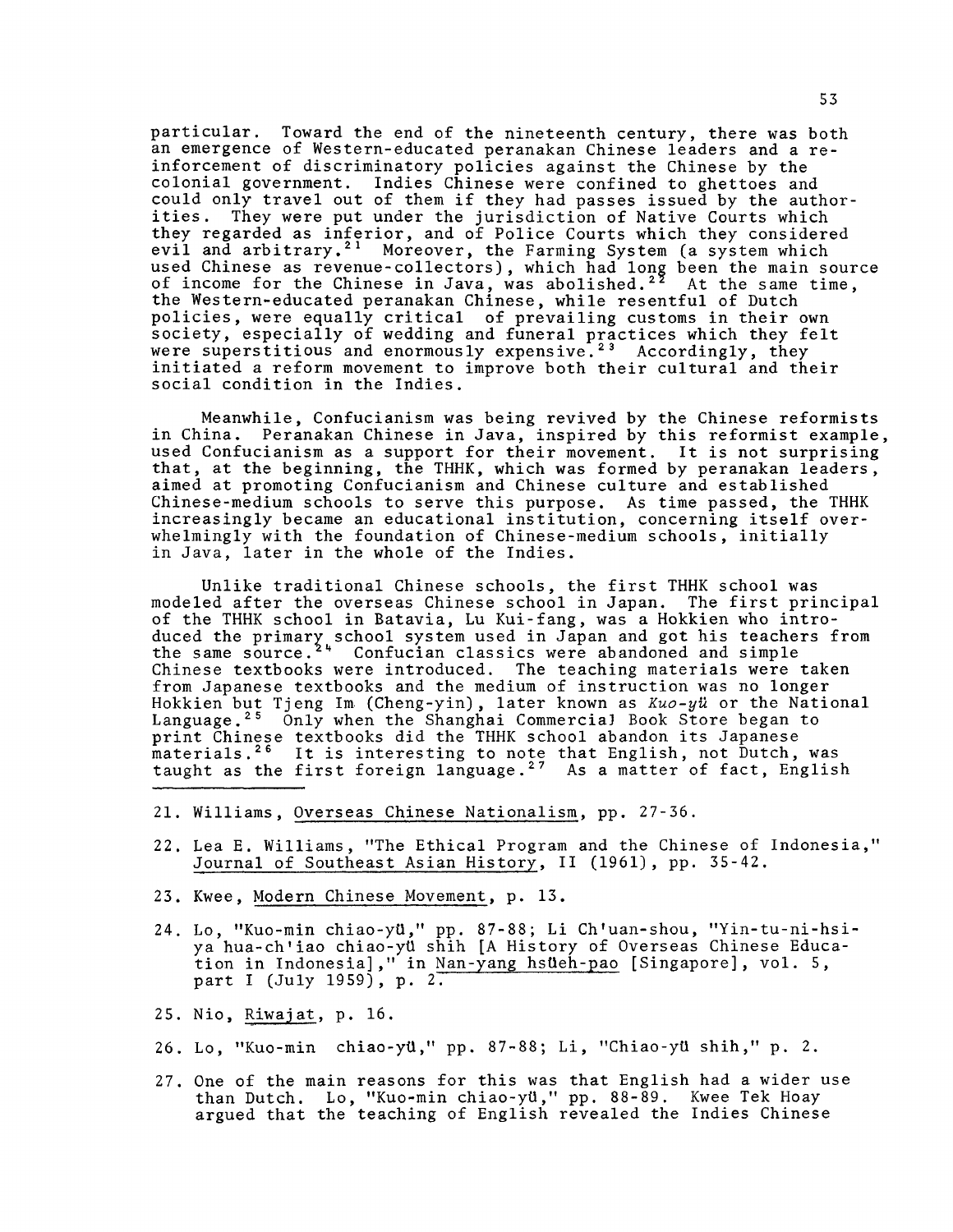was so emphasized in the THHK school in Batavia that an English section was established.<sup>28</sup>

The THHK school was financed and managed by the local Chinese community and proved to be very popular. In 1901, there was only one THHK school, but two years later the number had increased to thirteen, and by 1908, there were fifty-four.<sup>29</sup> This continued growth attracted the close attention of both the Chinese and the Dutch colonial governments.

## The Establishment of Dutch Schools for Chinese Children

The Chinese Imperial Government, realizing the importance of the Overseas Chinese for political and financial support, now increased its contact with the Indies Chinese. Chinese officials were sent to the Indies to supervise Chinese schools, and scholarships were given to Chinese children to study in China. A few THHK graduates took the scholarships and went to their ancestral land.<sup>30</sup>

The development of the THHK schools and the increasing interest of the Chinese Imperial Government in the Indies Chinese caused the Dutch authorities to fear losing control over the peranakan. As early as 1905, the Council of the Indies was of the opinion that schools for the Chinese should be run along Dutch lines.<sup>31</sup> By 1907, the Minister of Colonies, D. Fock, had come to consider the question of schools for the Chinese as  $\mathrm{urgent.}^{3\,2}$  . In the same year the Council of the Indies advised the founding of a special school for the Chinese. One year later, the first Dutch primary school for the Chinese, the Hollandsch-Chineesch School (HCS), was established in Batavia, to be duplicated later in other major cities.<sup>33</sup>

These schools were modeled after the government schools for Europeans (Europeesche Lagere Scholen, ELS), using Dutch as the

resentment of the colonial government. K.T.H. "Onderwijs Hoakiauw di Indonesia, I," Panorama, August 7, 1931.

- 28. The English section was known as the "Yale Institute" because it was headed by a Yale graduate. The section was merged with the Chinese section in 1905. Suryadinata, <u>Prominent Chinese</u>, p. 15; Yang Sse-hsiang, "Yeh-ch'eng chung-hua hui-kuan shih-lUeh [A short history of the Tiong Hoa Hwe Koan Djakarta]," in <u>Hari Ulang</u> Ke-50 Tiong Hoa Hwee Koan Djakarta (Djakarta: Tiong Hoa Hwe Koan, 1950) , p. 60.
- 29. Lo, "Kuo-min chiao-yti," p. 89.
- 30. Nio, Riwajat, p. 101.
- 31. S. L. van der Wal, Het Onderwijsbeleid in Nederlands-Indib 1900- 1940: Een Bronnenpublikatie (Groningen: Wolters, 1963), p. xxiii; also pp. 41-42.
- 32. Ibid. , p. xxiv; also p. 99.
- 33. Ibid., p. xxiv; also pp. 99-104.

54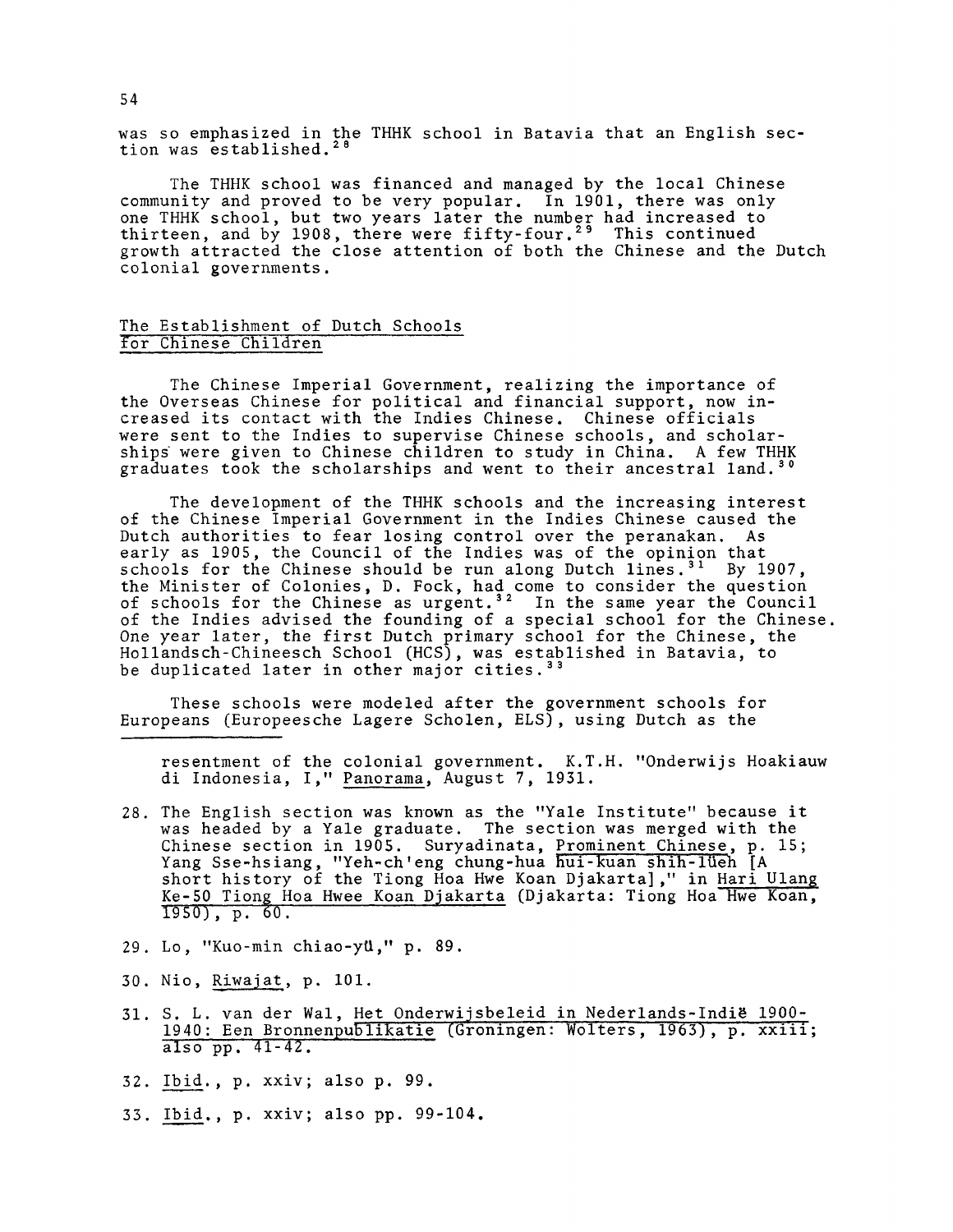medium of instruction, and teaching neither Chinese nor Chines culture. In 1910, the Dutch government promulgated the Dutch Nationality-Law by which peranakan Chinese were considered to be Dutch subjects, A few years later, the Dutch government opened the ELS to the Chinese and the HCS was linked to Dutch Secondary Schools (Hogere Burgerscholen, HBS).<sup>34</sup> Obviously these were meant to counter-balance the Chinese nationalist movement in general and the THHK schools in particular.<sup>35</sup>

Primarily due to their rather peculiar cultural background and their utilitarian attitude toward education, peranakan Chinese were more attracted to Dutch schools, whose numbers therefore increased rapidly at the expense of the THHK schools. One contemporary Dutch newspaper indeed observed that: "The government's measure of setting up Dutch schools for the Chinese seems to be very effective; within the next few years the THHK schools will disappear."36

The prediction proved incorrect--the THHK did not disappear. But it was true that the number of Chinese students receiving Dutch education continued steadily to increase. Already in 1915, 8,060 Chinese children were in Dutch schools while 16,499 attended THHK schools. Apparently the entrance requirements for Dutch schools were harder than those for THHK schools and only those who belonged to the middle class could afford to pay the higher school fees charged by the Dutch schools According to a leader of the Djawa Hak Boe Tjong Hwee (General Educational Association of Java), most peranakan Chinese students who went to the THHK schools were those who had failed to enter Dutchmedium schools.<sup>3</sup>

- 34. Ibid., p. xxvii; also pp. 258-265.
- 35. The numbers of Chinese students in Chinese-medium and Dutch-medium schools from 1915-1926 were as follows:

| Chinese-medium <sup>a</sup> | Dutch-medium <sup>D</sup> |
|-----------------------------|---------------------------|
| 16,499                      | 8,060                     |
| 14,242                      | 13,617                    |
|                             | 19,382                    |
| 32,668                      | $27,802^{\circ}$          |
|                             | 29,401                    |

- a. Based on Hsii K'o-ch'eng, "San-shih-nien ho-shu huach'iao chiao-yii shu-lueh [A Survey of Dutch Indies Chinese Education in the Last Thirty Years]," in Tsuichin san-shih-nien chung-kuo yü nan-yang shiao-wen-k'u (Changhai: Chung-hua shu-chu, 1928) , p. 8.
- b. Based on figures cited in Wal, Onderwijsbeleid, pp. 693- 699; Paul van der Veur, Education and Social Change in Colonial Indonesia (I) (Athens: Ohio University, Center for International Studies, 1969), p. 11.
- c. Based on Hsii k'o-ch'eng's figures, including 3,601 children in kindergarten. Wal's figures do not include children in kindergarten.
- 36. Lo, "Kuo-min chiao-yii," p. 91.
- 37. "Conferentie Hak Boe Tjong Hwee Surabaja," Sin Po., January 8, 1919.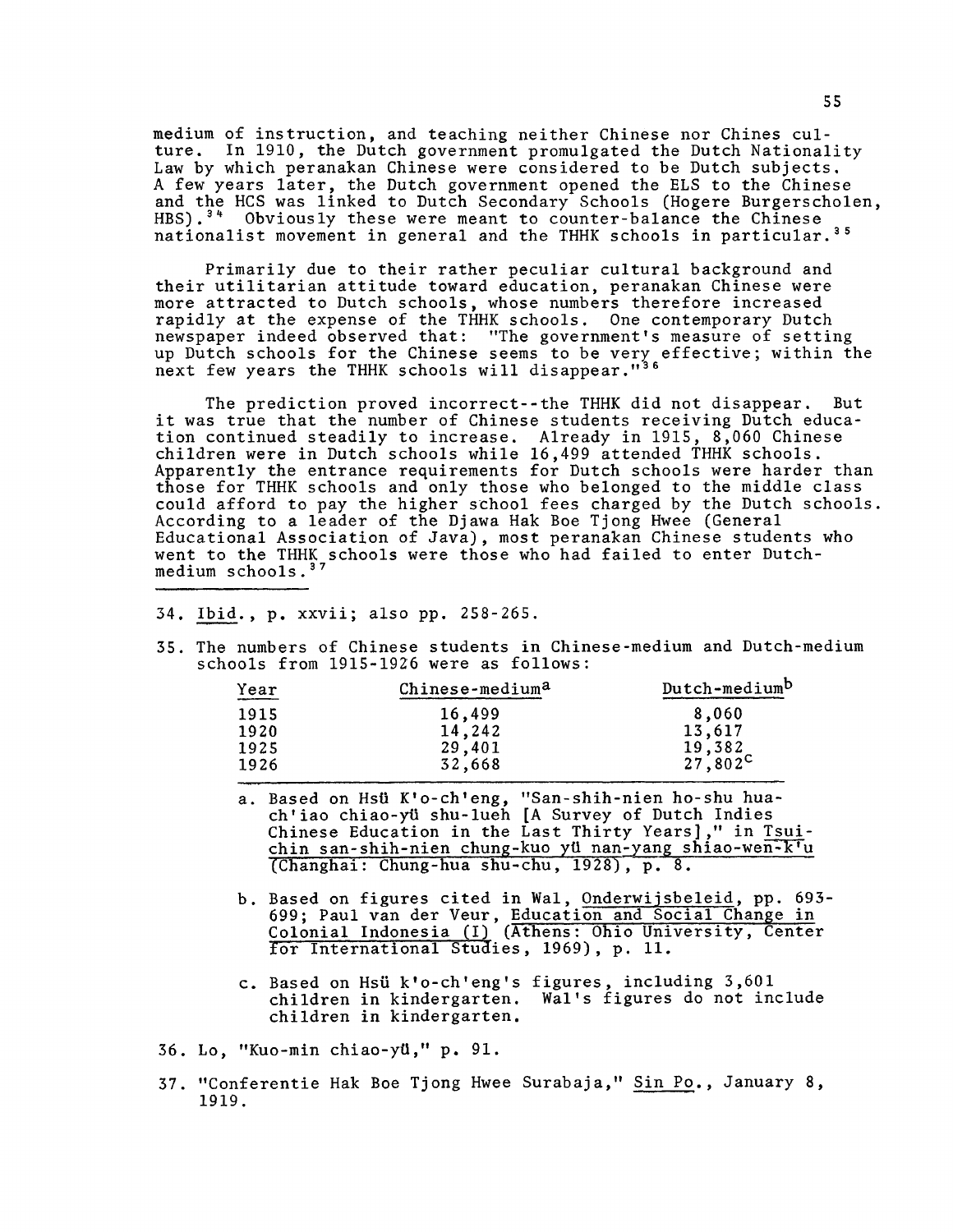Though larger in numbers, the THHK schools soon showed that they could not meet the demands of peranakan Chinese. Their curriculum was suitable for life in China,<sup>38</sup> but it did not suit peranakan Chinese living in the Indies. The employment prospects of THHK graduates were seriously limited by the fact that the Chinese language was not used in government service. This made the THHK schools relatively unattractive to well-to-do peranakan Chinese, who had come to favor and aspire to white-collar and professional employment. In addition, THHK school graduates were subject to social discrimination- and were paid less than Dutch-educated Chinese at the same level. Moreover, twenty years after their first establishment in 1901, the THHK schools were still primary schools.<sup>39</sup> It was also widely believed that people in charge of the THHK schools did not know much about education; and indeed mismanagement occurred at almost all THHK schools.90 Not surprisingly, many peranakan THHK leaders sent their children to the HCS instead of the THHK schools,<sup>41</sup> and in the twenties particularly many peranakan Chinese transferred their children from THHK to Dutch schools.

In the meantime, scarcely noticed, a stable totok Chinese community was emerging,owing to the constant influx of Chinese immigrants (both male and female).<sup>42</sup> These China-born Chinese were culturally Chinese and naturally strongly China-oriented. But, more important, their children, though born in the Indies, did not become peranakan; rather, they shared their parents' culture and hence were classified as totok Chinese. (As late as 1930, however, the Chinese in Java were still overwhelmingly peranakan.)<sup>43</sup>

# Peranakan Chinese Attempts to Reform the THHK Schools

Some THHK school leaders were fully aware of the problems confronted by the THHK schools. They attempted to improve the schools through a centralized organization called Djawa Hak Boe Tjong Hwee

- 38. Thyrsis, "Tiong Hoa Hwe Kwan atawa Pendidikan Bangsa Tionghoa di Hindia," Sin Po, November 3-4, 1916; K. T. H., "Onderwijs Hoakiauw di Indonesia, V," Panorama, September 5, 1931.
- 39. Both Nio Joe Lan and Lo T'ien wrote that the THHK-Batavia established a secondary school division in 1913 but it was closed down six months later due to lack of funds and students. Nio, Riwajat, p. 110; Lo, "Kuo-min chiao-yti," p. 91. Lo T'ien also wrote (in 1935) that Chinese secondary schools were only "established in the last ten years." (Ibid.)
- 40. Thyrsis, "Tiong Hoa Hwe Kwan"; Hwee Hing Tjiat, Doea Kapala Batoe (Berlin: privately published, 1921), pp. 104-113.
- 41. Kwee, Doea Kapala Batoe, pp. 112-113; Sin Tit Po, February 1, 1936.
- 42. Skinner, "The Chinese Minority," p. 105.
- 43. According to the 1930 Census, 63.5 per cent of the total Chinese population in Java were third generation, i.e., fully peranakan. Skinner, "The Chinese of Java," p. 3.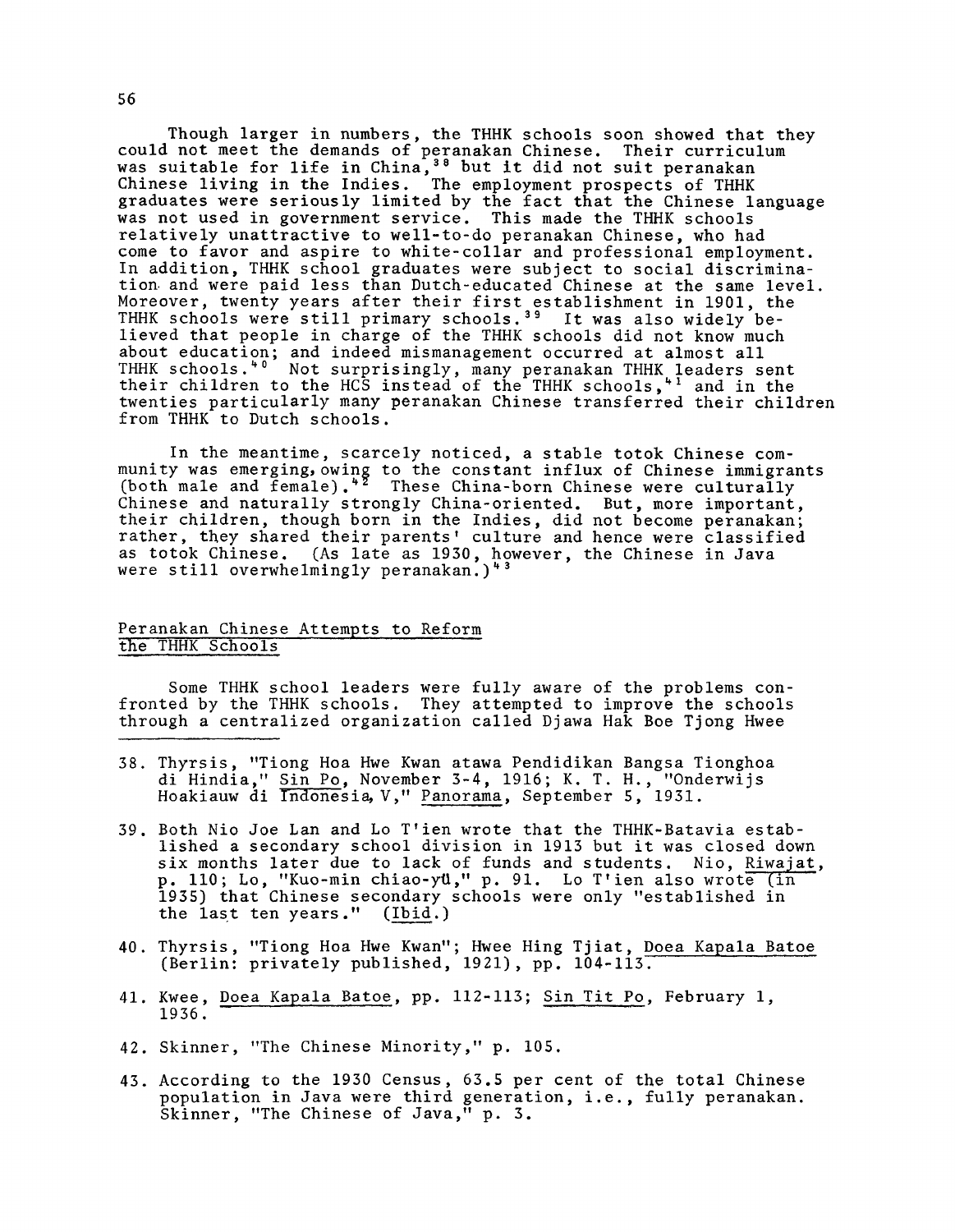(General Educational Association of Java). The main function of this association was to supervise the operation of the THHK schools and to recruit qualified teachers from China."" A special section in the association called Kauw Yok Hwee (Educational Society) was established prior to 1919 to review the THHK school curriculum. When the Djawa Hak Boe Tjong Hwee held its annual conference in 1919 the Kauw Yok Hwee suggested that the curriculum should be adapted to Indonesian conditions since most peranakan Chinese continued to live in Indonesia after receiving their THHK school education. But though new textbooks  $\,$ were in fact planned, they were never published.\*5 One of the main reasons was that both the Hak Boe Tjong Hwee and the THHK schools were short of operating funds and many people were only concerned with maintaining the *status quo.*

Understandably, the THHK schools continued to decline in terms of peranakan support and more and more peranakan Chinese sent their children to Dutch schools. More and more Dutch private schools came into being to meet the increasing demand. $^\ast$   $^6$  As a result, in the midtwenties, a few peranakan leaders even advocated the conversion of THHK schools into HCS-type schools. The most prominent advocates of this idea were Kwee Hing Tjiat and The Kian Sing.

In 1925, Kwee Hing Tjiat, a peranakan who was expelled to China by the Dutch government, became thoroughly disillusioned with the THHK schools and urged the Indies Chinese to "bury" them. He offered no substitute, but indicated implicitly that Dutch school education was more suitable for the Indies Chinese. \_Many peranakan newspapers joined him in attacking the THHK schools.1\*7 This trend gave rise to the establishment of the Tiong Hoa Kauw Yok Gian Kioe Hwee (Chinese

- 44. K.T.H., "Onderwijs Hoakiauw di Indonesia,IV," Panorama, August 27, 1931.
- 45. Ibid.
- 46. The growth of HCS in the Netherlands Indies from 1915-1928 is dicated by the following figures:

|      | Number of Schools |         |
|------|-------------------|---------|
| Year | Public            | Private |
| 1915 | 27                | 2       |
| 1918 | 33                | 9       |
| 1920 | 34                | 14      |
| 1922 | 34                | 17      |
| 1924 | 38                | 23      |
| 1926 | 45                | 36      |
| 1928 | 53                | 51      |
|      |                   |         |

Source: Somers, "Peranakan Chinese Politics," p. 51.

Dr. Somers noted that "the mushroom growth of the private HCS was largely from the activity of the Christian missionaries in the field." (Ibid., p. 52.) See also above, footnote 35, for the total number of Chinese students in Dutch-medium schools (HCS and others).

47. "Soeara Pers Tentang Voorstel Toean The Kian Sing," Panorama, April 3, 1927; Kwee Tek Hoay, "Conferentie Tentang Onderwijs Tionghoa," Hoa Kiao (Surabaja), December 1925, pp. 4-5.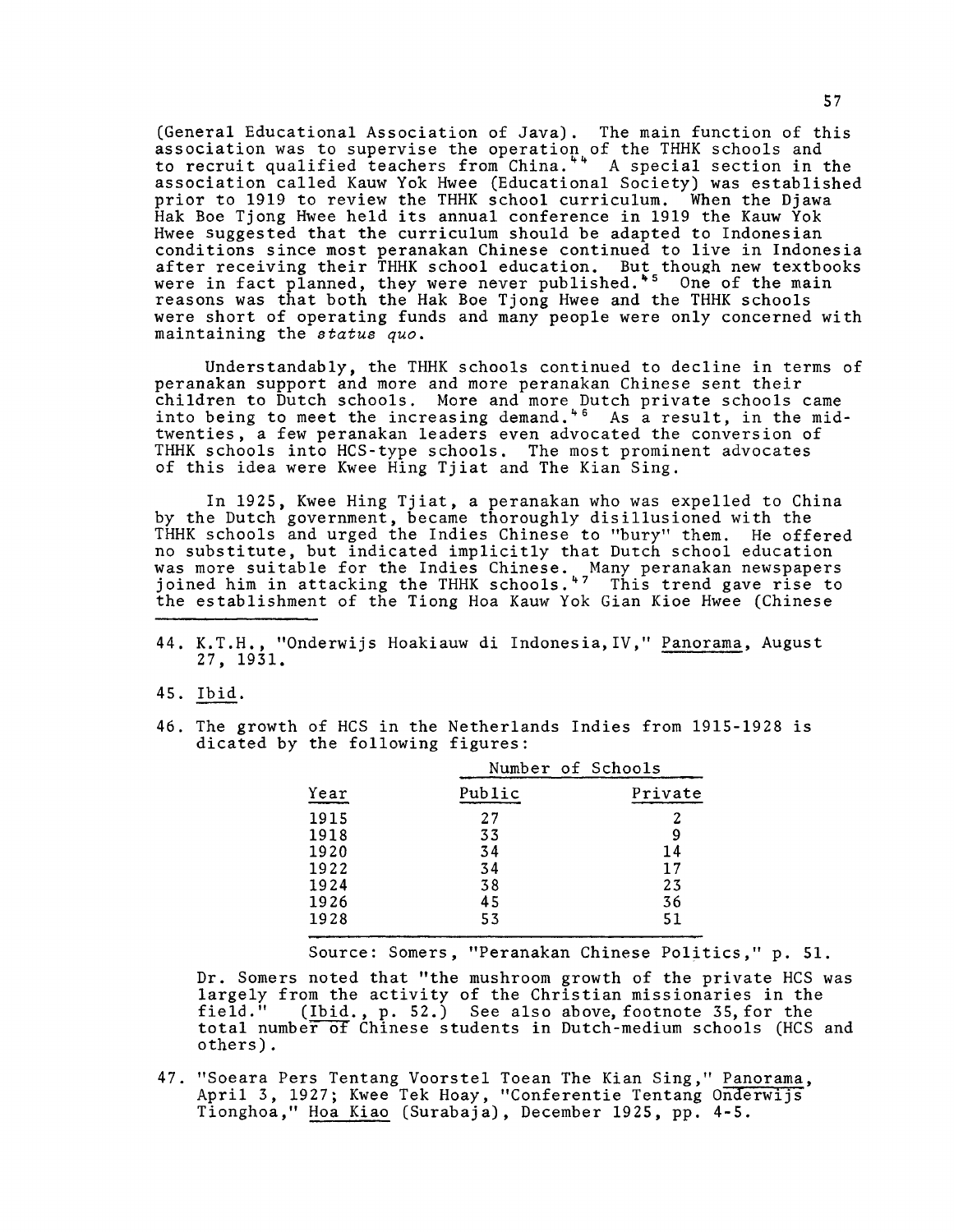Educational Research Association) which held a conference to discuss Chinese educational problems so that a system could be introduced which would end conflict and division in the education of Indies Chinese. The conference decided to build a model school for all Chinese in the colony. However, the plan could not be carried out due to a lack of interest and funds.<sup>\*</sup>'

Kwee Tek Hoay analysed the difficulties of instituting a model plan or school in view of the various conflicting interest groups within the Indies Chinese community.1\*9 He pointed out that there were at least five major interest groups concerned: (1) Well-to-do and middle class peranakan who wanted to continue to live in the Indies and were interested in higher education; (2) Poor peranakan who wanted to continue to live in Indonesia and were satisfied provided their children knew how to read and write Romanized Malay;<sup>50</sup> (3) Peranakan Chinese nationalists who wanted to send their children to China to help the country and believed that Chinese education was indispensible even if their children did not go to China; (4) Peranakan and totok utilitarian nationalists who wished to preserve their Chinese identity but believed that the Chinese language was not sufficient for making a good living; and (5) Totok Chinese, especially Hakka and Cantonese, who wanted to return to China.

These groups, Kwee Tek Hoay argued, obviously desired different types of education for their children. To give one type of education to all was simply unrealistic and was bound to fail.

A second attempt to reform the THHK schools was made in 1927 by The Kian Sing, a former peranakan Chinese nationalist, in Surabaja. He proposed that they be converted into new schools with Dutch education as the basis of the curriculum so that students could continue their education in the Netherlands or in government schools in the Indies. As for the Chinese language, it would be given in evening classes; special teachers would be in charge of these classes which would include a course on Chinese culture.'<sup>1</sup> The Kian Sing sent his

- 48. K.H.T., "Onderwijs Hoakiauw di Indonesia, VI," Panorama, September 10, 1931.
- 49. Ibid.; also Kwee, "Conferentie Tentang Onderwijs Tionghoa," pp. 6-7.
- 50. In 1928 the Dutch began to establish Maleisch Chineesche Scholen (MCS, Malay Chinese Schools) to accommodate poor peranakan Chinese. This was a six-year elementary school and used Malay as the medium of instruction. Dutch was only taught as a subject. Some peranakan Chinese leaders were against the establishment of such schools because they claimed that the standards were low. However, the MCS continued to grow over the next ten years. Koo Liong Ing, "Sekolah Rajat Tionghoa (Prae-advies boeat Chung-hua Congress II)," The National (Fort de Kock), 2 (April 1928), pp. 13-17; Raden Loekman Djajadiningrat, From Literacy to University (The Netherlands and Netherlands Indies Council of the Institute of Pacific Relations, Bulletin No. 3, Mont Tremblant,1942), p. 34. Gedenkboek 2e Lustrum CHH 1928-1938 (Djakarta: Chung Hwa Hui, 1938), pp. 61, 71.

<sup>51. &</sup>quot;Plan Perobahan Tiong Hoa Hwe Koan dari Toean The Kian Sing," Panorama, March 27, 1927.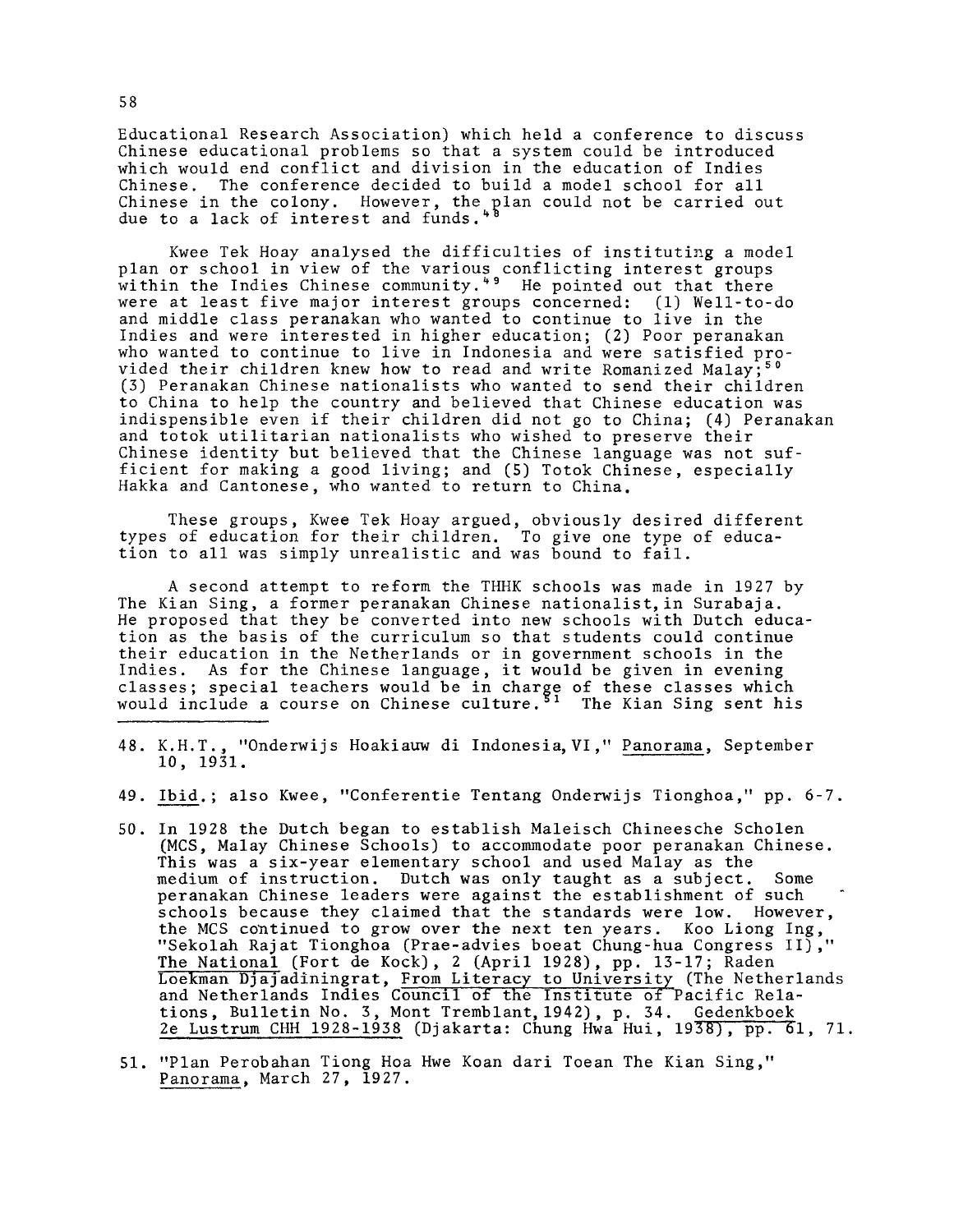proposal to the THHK-Batavia for approval, and planned to call a public meeting in Surabaja to discuss it.

Immediately after the announcement of the proposal, Kwee Tek Hoay wrote in *Panorama:*

There is no doubt that some Chinese in Indonesia will profit from The Kian Sing Plan, i.e. the people who are going to stay here forever. But the plan is also to be carried out by all *hak-tong* (Chinese schools) in Java; this is impossible. Mr. The Kian Sing seems to have forgotten that the Chinese in Indonesia are not comprised of peranakan alone. I think that half of them are either totok or people whose way of life and ideas are similar to those of totok. They still have close ties with China and make round-trips to China. For this group, the Chinese language is extremely important. Even if this group wanted to learn a foreign language, they would take English [instead of Dutch] because English is used by the intellectuals In East Asia while Dutch is only used in the Dutch territories. Therefore, to ask children of this group to learn Dutch [as a first language] and Chinese as a secondary language is unrealistic and will cause the failure of the plan.<sup>52</sup>

Kwee remarked that since The's plan would benefit peranakan Chinese he should carry it out without waiting for agreement from all THHK leaders, of whom many were totok. Kwee warned The that if he waited for approval from the THHK leaders, he would not be able to implement his plan.

Kwee's analysis was convincing and his prediction was also correct. The THHK schools in Batavia and elsewhere disapproved of the reform plan; THHK school teachers in Surabaja and other places were even mobilized for a meeting to oppose it. This was very understandable since conversion of all THHK schools would have meant their total reorganization, the dismissal of the majority of THHK school teachers and the "peranakanization" of totok children. Not surprisingly, China-oriented totok and THHK school teachers gathered for the meeting, attacking The Kian Sing and strongly rejecting his plan.<sup>53</sup>

## Peranakan vs. Totok in Education

Nevertheless, peranakan Chinese quietly established more and more Dutch private schools. For instance, a "National" HCS (Dutchmedium school with a subject in the Chinese language and culture) was founded in Surabaja by a group of Dutch-educated peranakan.5\*

- 52. [Kwee Tek Hoay], "Dari Toean The Kian Sing," Panorama, March 27, 1927.
- 53. [Kwee Tek Hoay], "Kian Sing Soehoe, Antjhoa?," Panorama, April 16, 1927.
- 54. Ibid.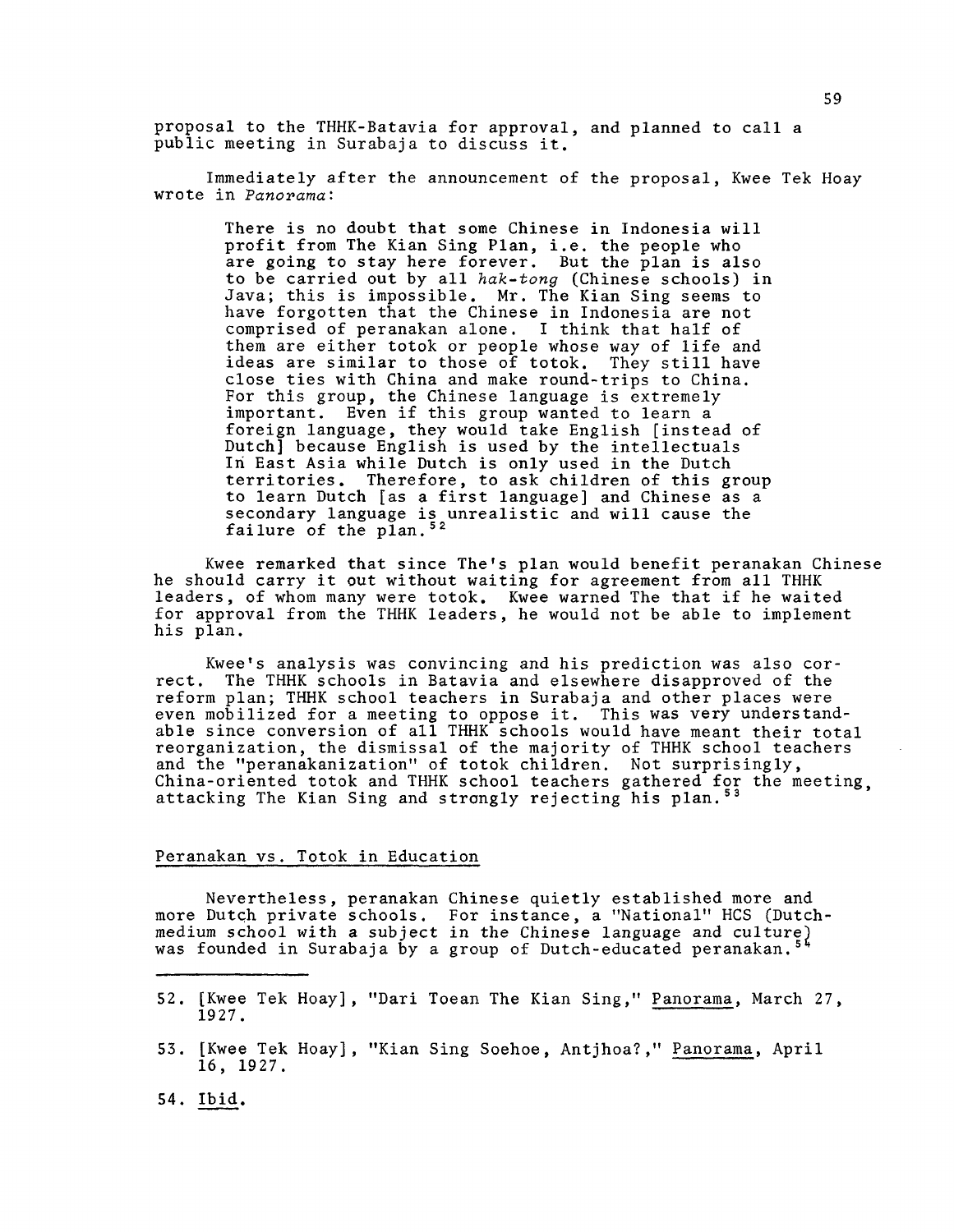Dr. Yap Hong Tjoen, a prominent physician in Jogjakarta, also founded a Dutch private school in that town. A similar school was established in Bogor by a group of local peranakan Chinese.""

In 1927, at a large gathering in Semarang where most of the peranakan intellectuals were present, the Dutch government was urged to open more HCS and to add the Chinese language and culture as a subject. The government did establish a few more HCS but it never reformed the HCS curriculum. Probably it feared that the addition of Chinese language and culture would lead to an undesirable stimulation of Chinese nationalist feelings.

According to a contemporary survey, in 1926 there were 27,802 Chinese children receiving Dutch education while 32,668 were in Chinese-medium schools (THHK schools and other Chinese-medium schools sponsored by speech group organizations). $^{56}$  But after the midtwenties the role of peranakan and the THHK schools in CHinese education began to decline. Totok Chinese established their own schools because they were not satisfied with the education given in the THHK schools. In Bandung, there were three Chinese-medium schools run by totok groups. In Batavia, Hakka, Hokkien and Cantonese founded their own schools, perhaps because the THHK schools were meant for all Chinese regardless of their group origins.<sup>57</sup> Totok Chinese gradually took over the leadership of Chinese education in the Indies. In 1927, Kwee Tek Hoay wrote:

In small places where the totok are not able to sponsor their own schools, they have now taken over the THHK schools from the hands of the peranakan. The THHK schools in Pasar Baru, Tanah Abang, Pasar Senen [places in Djakarta] and others are now in the hands of the totok, while the students [in these THHK schools] are either totok children or two kinds of peranakan children: those who are poor and those who did not get seats in the HCS. The THHK school in Bogor, which used to be 90 per cent in the hands of the peranakan, is now beginning to be taken over by the totok, because the totok have an interest in the schools where the Chinese language is taught. We believe that gradually in all places where there are many totok, the Chinese-medium schools will be run by them, while those run by the peranakan will either be closed or half-dead due to lack of attention.58

In 1932,a leading Kuomintang newspaper in Djakarta, *T'ien-sheng jih-pao* conducted a survey of Chinese-medium schools in Indonesia. It showed that many of these schools did not bear the name of the THHK. For instance, in Djakarta there were fifteen Chinese-medium schools, of which thirteen were under different names.<sup>59</sup> These schools were

- 56. See the table in footnote 35. Speech group organizations were established by totok Chinese based on the dialect they spoke (i.e., Hokkien, Hakka, Cantonese, etc.).
- 57. [Kwee Tek Hoay], "Dari Toean The Kian Sing."
- 58. Ibid.
- 59. Ho-shu ko-fou t'ung-ch'iao hsueh-hsiao tiao-ch'a-piao [A Survey

<sup>55.</sup> Ibid.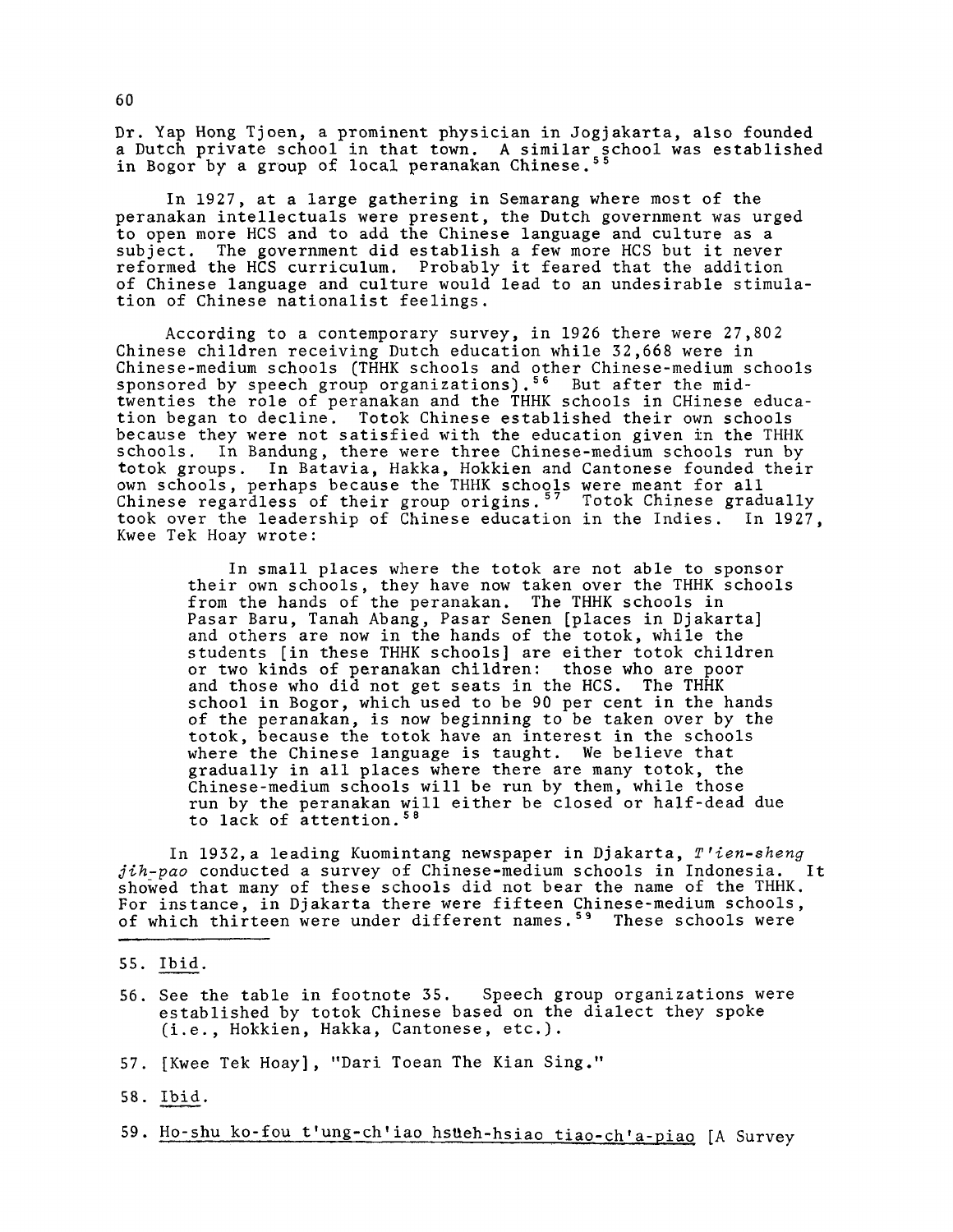run by totok organizations: for example, the Kwong Djin (Kuang-jen) School was run by a Cantonese association (Kuang-shao hui-kuan); the Gie Seng (I-Ch'eng) School was sponsored by a Hakka association (Hua-ch'iao shu-pao-she), the Pin Min (P'ing-min) School was established by another Hakka organization, and a Hokkien school was founded by the Fu-chien hui-kuan.<sup>60</sup>

The rapid increase of totok-sponsored Chinese-medium schools was due partly to the rapid growth of the totok population and partly to Kuomintang policy. After their success in unifying China, the Kuomintang worked to establish closer ties with the overseas Chinese. An Overseas Chinese Affairs Bureau was established and an educational policy for the overseas Chinese was also laid down.61 Chinese-medium schools were encouraged and were to be supervised by Chinese consuls on behalf of the Chinese government to assure that their operation was in the Chinese national interest. It is interesting to note that the Chinese government prohibited Chinese-medium schools overseas from accepting grants from local governments; financial support had to come from the Chinese community itself. $^{6\,2}$  -Many Chinese schools,  $^{}$ however, violated this regulation in the forties, indicating that the Kuomintang government had little success in implementing this part of its policy.

As a general rule, totok Chinese came to send their children to Chinese-medium schools while peranakan Chinese tried to send theirs to Dutch schools. (The *T 'ien-sheng gih-pao* survey showed a huge majority of the students in Chinese-medium schools to be peranakan.<sup>63</sup> I believe that this judgment was mistaken or rather that what *T 'iensheng gih-pao* meant by peranakan were Indonesia-born Chinese children even if they were culturally totok.)

*Sin Po (Hsin-pao*), the largest Chinese language newspaper in the Indies, conducted a survey on Chinese education in 1934 and came to the following conclusions:<sup>64</sup> There were 450 Chinese-medium schools in the Indies, of which only twenty had a secondary school section. There were 117 Dutch-medium primary schools for Chinese, but no special secondary schools, since the Dutch authorities had introduced one secondary school for all races in the Indies. There were about 45,000 Chinese children receiving Chinese education,65 of which 1,251

of Chinese Schools in the Dutch East Indies], (Djakarta: T'ien-sheng jih-pao, 1932), pp. X1-X3.

- 60. Ibid.
- 61. Chung-hua min-kuo fa-kui ta-ch'üen [Regulations and Laws of the-Republic of China] (Shanghai: The Commercial Book Store, 1937), pp. 314, 1290-1294.
- 62. Ibid.
- 63. The survey covered ninety-three schools in the Indies, of which seventy-seven had 70-100 per cent peranakan students. See Hoshu, pp. X1-X19.
- 64. Lo, "Kuo-min chiao-yd," pp. 91-92.
- 65. Only 259 schools (out of 450) responded to Sin Po's questionnaire. There were 30,438 students in these schools; 15,200 was <u>Sin Po's</u> estimate of enrolment in the 191 schools which did not respond.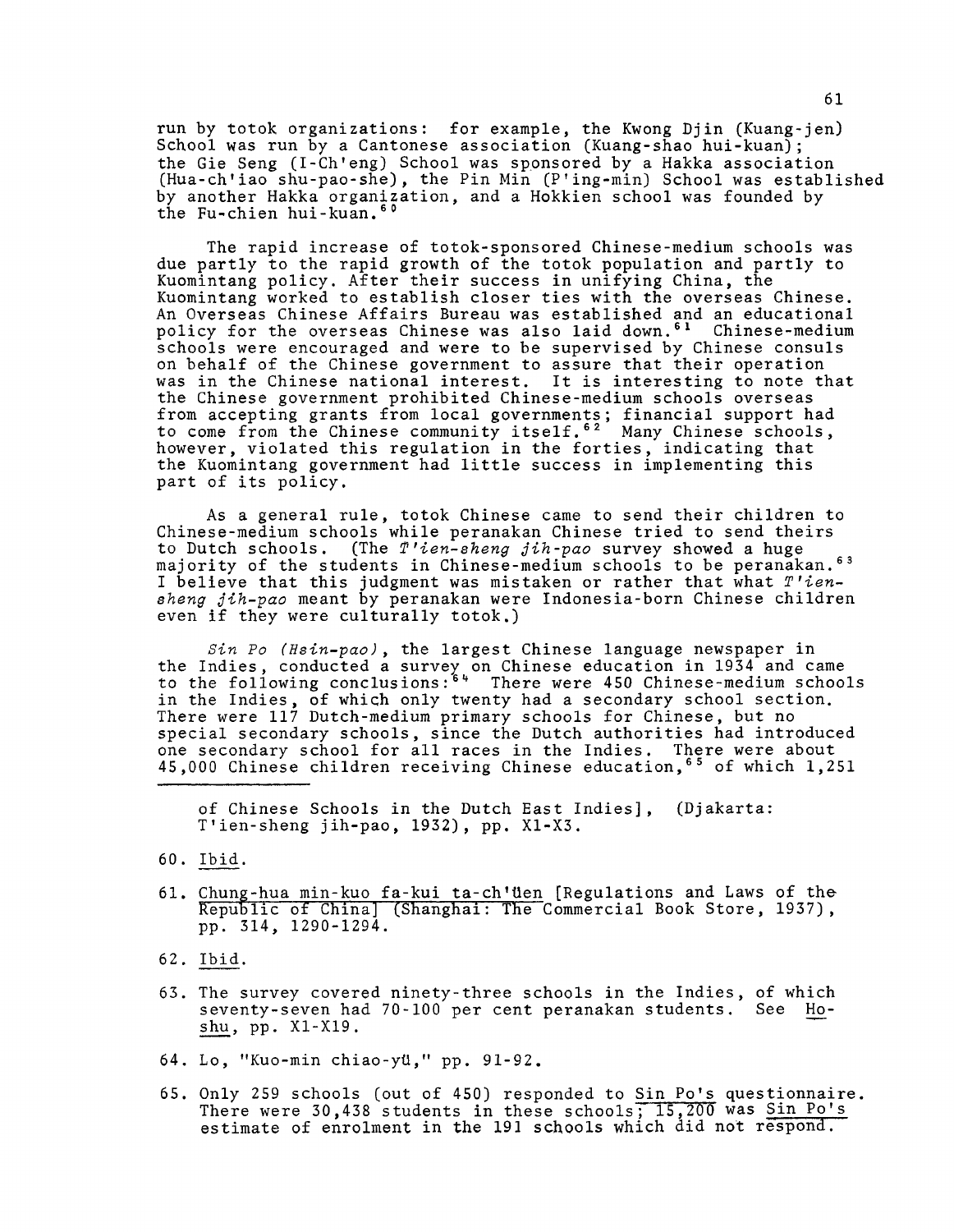were secondary school students. A further 23,353 Chinese were receiving a Dutch education, of which 1,651 were secondary school students.

However, in 1936, Dr. Loe Ping Kian, a peranakan physician who was interested in the education of Indies Chinese, made a special study of Chinese children in the Indies and their education. He revealed that *Sin Po* had underestimated the number of Chinese students receiving a non-Chinese education. While accepting *Sin Po's* figures on Chinese-medium school students, he gave the figure of Dutch-educated and Malay-educated Chinese students (based on government statistics and his own research) as 53,000.<sup>66</sup> Probably Dr. Loe's figure was somewhat high, but one can certainly argue that Chinese students in non-Chinese medium schools were at least as numerous as those in Chinese-medium schools.

# Advanced Education for the Indies Chinese

There was no advanced or tertiary education for Chinese-medium school graduates in pre-war Indonesia. Those who wanted to further their studies had to go to China, unless they knew sufficient English to attend universities in Hong Kong or Western countries.<sup>6</sup>

No figures are available regarding Chinese-medium school graduates in China. *Sin Po* claimed that in the thirties about 800 Chinese students went there from the Indies every year.<sup>68</sup> It is not clear whether they were peranakan or totok, but Amry Vandenbosch notes that only 300 Indo-Chinese (peranakan) students were called back from Shanghai at the start of the Sino-Japanese conflict.<sup>69</sup> One can be reasonably sure that the numbers of peranakan going to China for further studies would not have been large, since employment opportunities were limited. Most of the peranakan students who went to China eventually

- 66. These included 24,000 in public (*government*) and subsidized Dutchlanguage schools, 2,500 at Dutch schools for Europeans, 13,000 at Vernacular and Malay schools, and 13,500 at non-subsidized and oth other "wild" schools. The study was first released to the Fourth Congress of the Hua Chiao Tsing Nien Hui (Overseas Chinese Youth Association). The full text was published in Sin Tit Po, April  $17-22$ ,  $1936$ ; and in Sin Po Wekelijsch Editie, April 25-June 13, 1936. Part of the study is cited in R. Diffelen, "Het Onderwijs voor Chineezen," Koloniale Studien, 20 (1936), pp. 42ff.
- 67. Some THHK graduates took the Cambridge High School Certificate in Hong Kong, others went to Shanghai to attend universities such as Saint John and then transferred to universities in the United States. A number of them came back to the THHK-Batavia to teach after they received advanced degrees overseas. Nio, Riwajat, pp. 324-325.
- 68. Lo, "Kuo-min chiao-ytl," p. 92.
- 69. Amry Vandenbosch, The Dutch East Indies (Berkeley: University of California Press, 1944) , p. 205.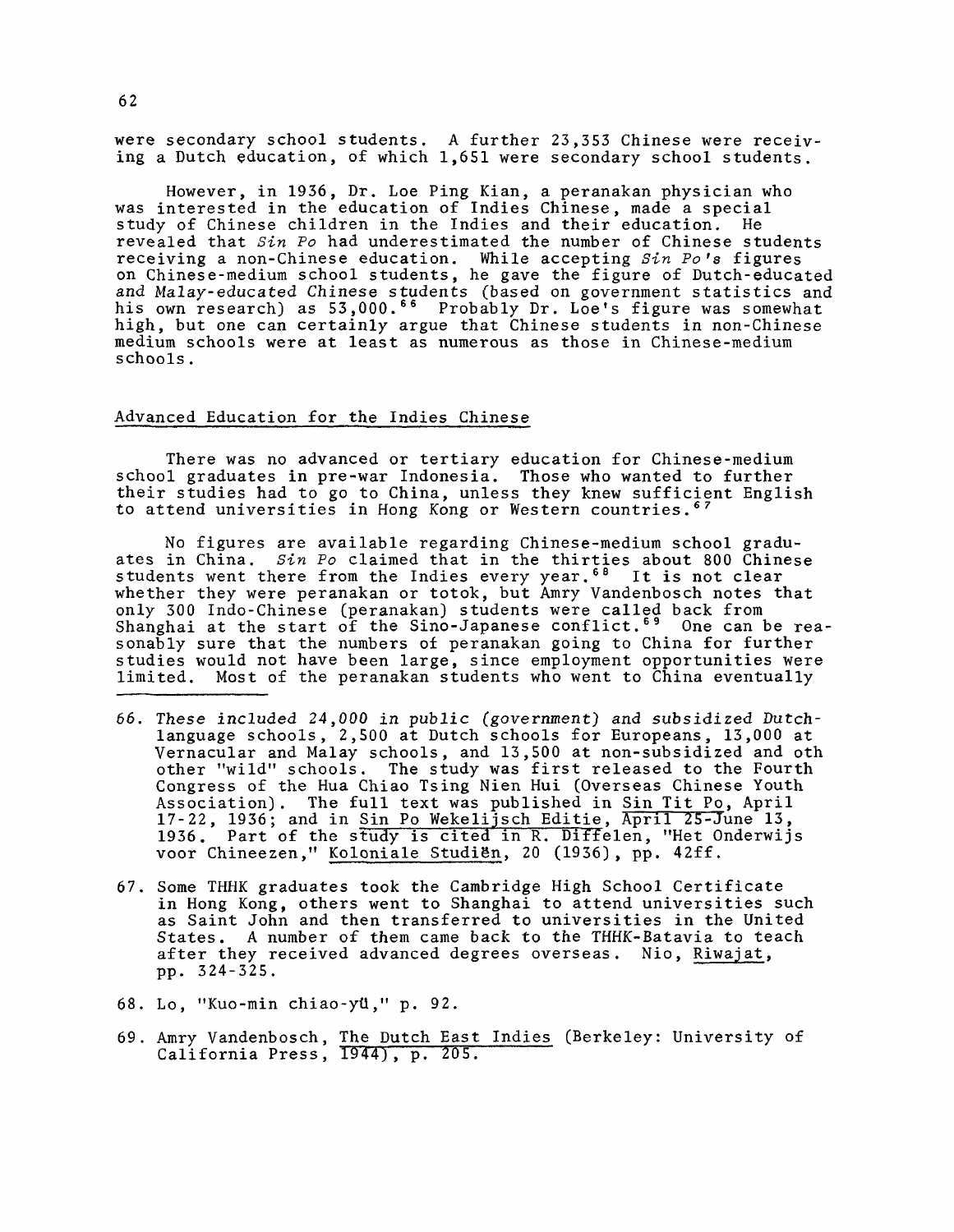returned to Java and devoted themselves to Chinese education.<sup>70</sup> (These Chinese college graduates often became ardent supporters of Chinese nationalism.)

Unlike the graduates of Chinese schools, who had to go abroad to continue their studies, graduates of Dutch-medium schools could enter local universities and colleges. In 1928 there were already fortythree Chinese students at Indies colleges.<sup>71</sup> Local institutions. however, could not accommodate very many students, and so many Chinese went to the Netherlands. By 1940 there were 741 peranakan Chinese students in universities in the Netherlands, of whom 107 obtained their degrees. $^{72}$  (These graduates eventually returned to the Indies and, as a general rule, they were oriented to the Indies rather than to China.)

## Education for the Chinese After World War II

#### The Development of Chinese-Medium Schools

During the Japanese occupation (1942-1945), Dutch and other Western schools were banned, and only Indonesian and Chinese-medium schools were permitted to operate, starting from August 1, 1942. The Japanese authorities treated totok and peranakan "with impartial disdain and forced their organizations into a single mold."<sup>73</sup> The peranakan were also encouraged to study Chinese.<sup>74</sup> Chinese children who attended the HCS before the war were now receiving their education in Chinese-medium schools. There are no figures available for the number of students involved, but, given the social conditions in that period, it is likely that more Chinese were in Chinese schools than in Indonesian schools. This resulted in a "totokization" (or resinification) of many peranakan Chinese, since they were now heavily exposed to Chinese language and culture.

Another remarkable increase in Chinese schools took place after Indonesia proclaimed her independence in 1945. Prior to December 1949, Indonesia was still divided into Federal (Dutch-controlled) and Republican areas. The Dutch apparently encouraged the establishment of Chinese-medium schools. This change in Dutch policy toward Chinese education was certainly motivated by the hope of winning the support of the Chinese for a restoration of Dutch power in Indonesia.

- 70. K.T.H., "Onderwijs Tionghoa di Indonesia, II," Panorama, August 13, 1931.
- 71. Hollandsch-Inlandsch Onderwijs-Commissie, Publicatie, No. 1. (Buitenzorg, 1920), Part II, Tables XLI, XLII and XLIII.
- 72. Wal, Onderwijsbeleid, p. 700.
- 73. G. William Skinner, "Java's Chinese Minority: Continuity and Change," Journal of Asian Studies, XX, 3 (May 1961), p. 360.
- 74. Li, "Hua-chi'iao chiao-ytl shih," Part I, pp. 6-7.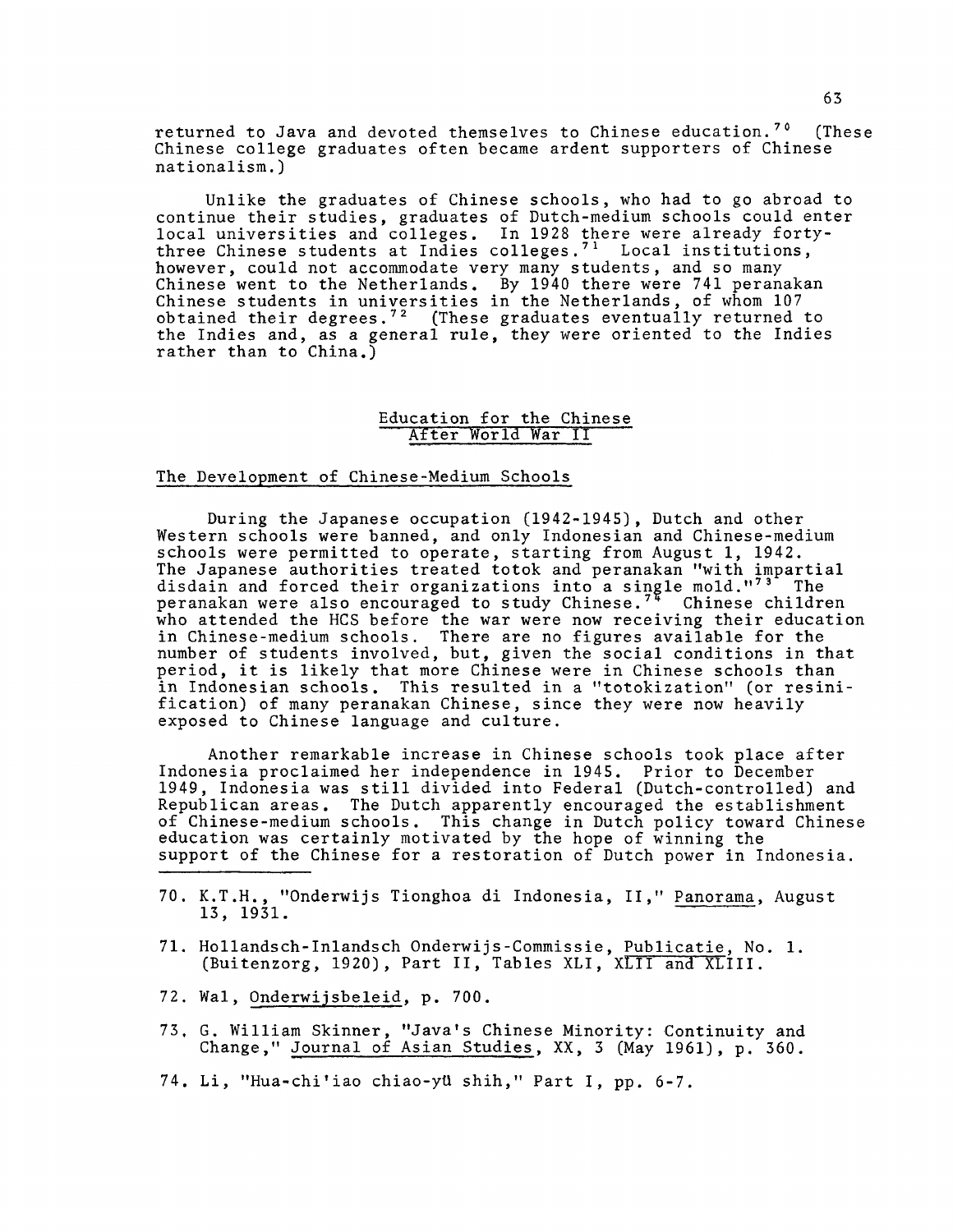In October 1947, a regulation was introduced that Chinese-medium schools would be subsidized, but that schools receiving grants from the Dutch Indies government should teach Indonesian six hours a week, starting from the third year of primary school. $75\,$  The Ministry of Education also granted teaching certificates to Chinese-medium school teachers, and allowed Chinese to be taught in government or subsidized schools where the majority of students were ethnic Chinese.<sup>7</sup>

The number of Chinese-medium school students in the Federal area was larger than in the Republican area. In 1949 there were 816 Chinese schools in the former, of which forty-three were secondary schools and 319 subsidized by the Federal government.<sup>77</sup> One hundred sixty-five thousand three hundred fifteen students were enrolled in Chinese primary schools and 10,292 in secondary schools. In the Republican area, the number of Chinese schools was estimated at ninetytwo and enrolment at about  $55,000.^{\text{78}}$  (It should be noted that Dutchmedium schools reopened after the Japanese surrender and were attended by many peranakan Chinese. Peranakan Chinese in 1948 formed the largest group (67.9 per cent) of students at the University of Indonesia (Djakarta), which was a Dutch-medium university.79)

With the transfer of sovereignty to the Indonesians in December 1949, the whole territory of the Dutch East Indies, except for West Irian, came under the control of the Indonesian government. Dutch schools were closed and peranakan Chinese who were in Dutch schools continued their education in Indonesian-medium schools run either by private groups or by the government. In 1950, there were 50,000 Chinese students in Indonesian schools.<sup>80</sup> Nevertheless, Chinesemedium school students were larger in number: in that same year, around 250,000 Chinese students were enrolled in Chinese-medium schools, and of this number about 150,000 were Indonesian citizens.<sup>81</sup>

The remarkable increase of Chinese-medium school students soon after Indonesia's independence can be explained in terms of various factors. Apart from the closing of Dutch schools and the limited number of Indonesian schools--which would not cope with the growing number of Chinese children after the war--there was a lack of confidence among the Chinese in the newly opened Indonesian schools. In addition, the emergence of the People's Republic of China gave rise to strong Chinese nationalist feelings.

- 75. Li, "Hua-ch'iao chiao-yti shih," Nan-yang hstleh-pao, vol. 15, part II (December 1959), p. 42.
- 76. Ibid.
- 77. Li, "Hua-ch'iao chiao-yti shih," Part I, pp. 10-11.
- 78. Ibid.
- 79. Ibid., pp. 7-8.
- 80. M. Hutasoit, Compulsory Education in Indonesia (Paris: UNESCO, 1954), p. 54, cited in Liem, "Ethnicity and Modernization in Indonesia," pp. 208-209.
- 81. Ibid.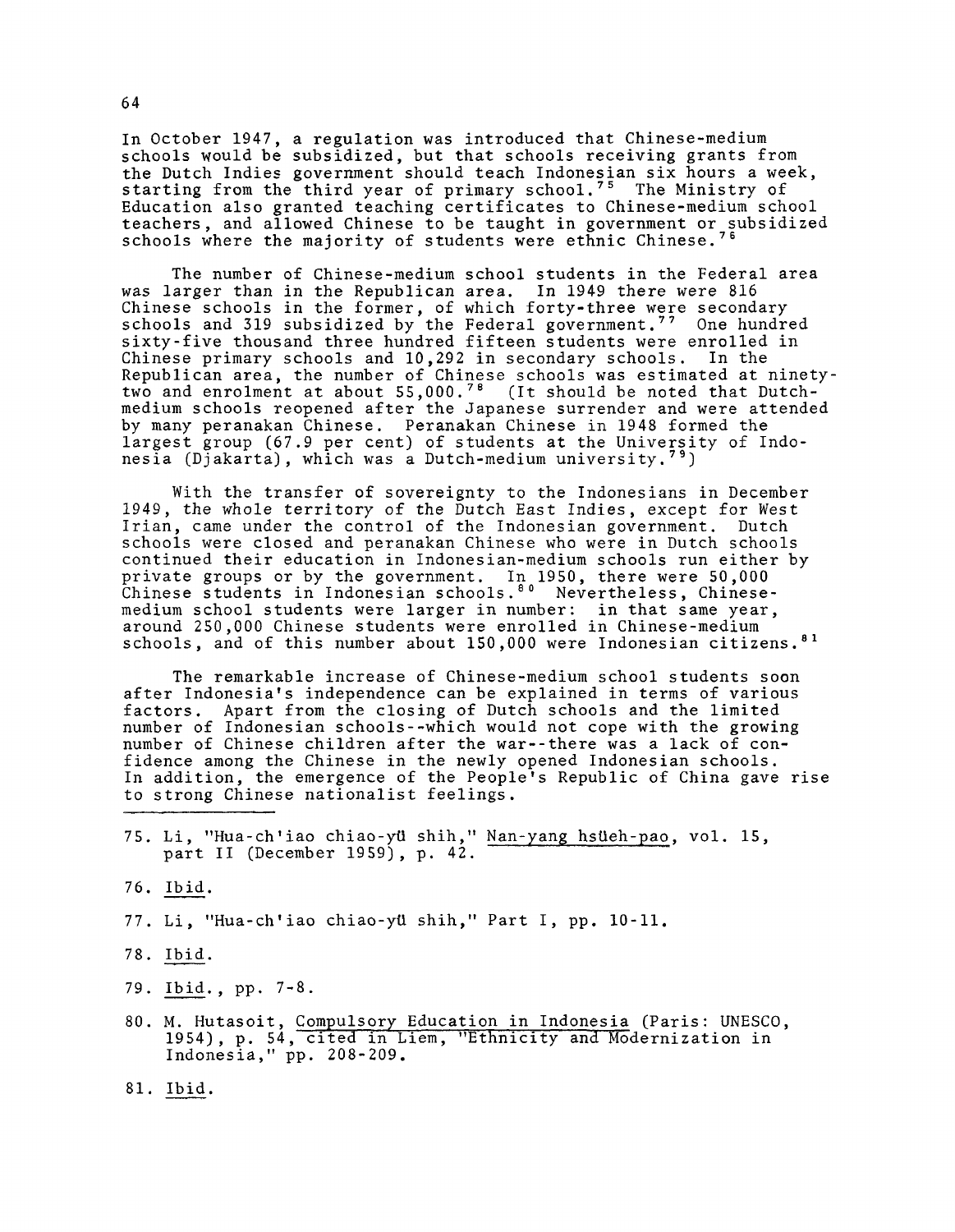In 1950,the Indonesian government stopped subsidizing Chinesemedium schools,<sup>82</sup> but Indonesian citizens of Chinese descent were still allowed to attend them. In 1952, the government began to exercise some control over these schools. All Chinese-medium schools had to be registered with the Ministry of Education and the Indonesian language had to be taught from the third year at the primary school level for at least four hours a week.<sup>83</sup> Apart from this, however, there was no actual control over Chinese-medium school textbooks, teachers or students. During 1952-1953, 1,371 Chinese schools with 254,730 students were registered with the Ministry of Education.<sup>84</sup>

## The Struggle Between Pro-Peking and Pro-Taipei Schools

As stated earlier, the political struggle in China had repercussions in Chinese-medium schools in Indonesia. Pro-Taipei leaders wanted to keep Peking's influence out of the schools. Many well-established schools were in the hands of the pro-Kuomintang group who insisted on orienting the schools toward Taipei rather than Peking. Many pro-Peking teachers were dismissed. In Bandung, for instance, the Ch'ing-hua school dismissed twenty-four pro-Peking teachers, who responded by establishing (in 1951) a New Ch'ing-hua school to confront the old one.<sup>85</sup> The influence of Peking grew, however, and many schools eventually fell into the hands of pro-Peking groups. This was probably due to the fact that most Chinese teachers were young, China-born and pro-Peking.<sup>86</sup> The fact that Indonesia recognized the Peking government also contributed to the growing influence of the pro-Peking group. Nonetheless, it would be wrong to say that, prior to 1957, the overwhelming majority of Chinese schools were pro-Peking. In 1957, there were  $1,600$  Chinese schools, of which 700 were pro-Taipei, fifty-six were run by churches, and the rest were mostly pro-Peking.<sup>87</sup>

It may be useful here to confine our analysis to Chinese-medium schools in Djakarta, in order to get a clearer picture of Chinese education in Indonesia prior to 1958. Of the forty-five schools then

- 82. Li, "Hua-ch'iao chiao-ytl shih," Part II, p. 43.
- 83. For the text of the 1952 regulation, see Departemen Pendidikan, Pengadjaran dan Kebudajaan, Pengawasan Pengadjaran Asing (Djakarta: DPP§K, n.d.), pp. 50-56.
- 84. Ibid., p. 14.
- 85. Li, "Hua-ch'iao chiao-yh shih," Part I, pp. 8-9.
- 86. G. W. Skinner, Report on the Chinese in Southeast Asia (Ithaca: Cornell University, Southeast Asia Program Data Paper, 1950), p . 66.
- 87. T'ai-pei hua-ch'iao chih pien-wei-hui [Taipei Overseas Chinese Annals Compilation Committee], Hua-ch'iao chih: yin-ni [Overseas Chinese Annals: Indonesia], (Taipei: n.p., 1961), pp. 102, 104.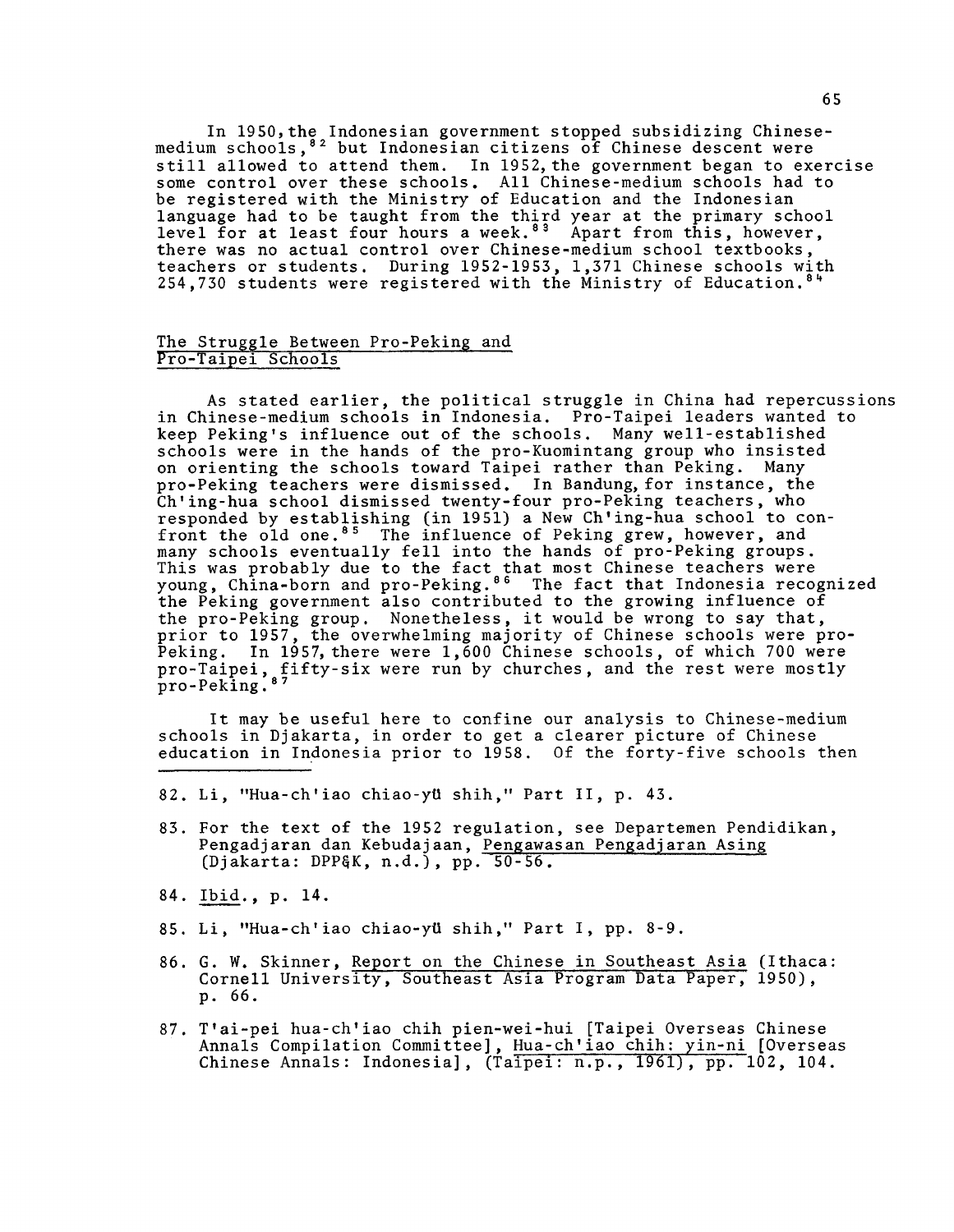operated in Djakarta, about twenty were pro-Taipei, while the rest were mostly pro-Peking.<sup>88</sup> The largest pro-Peking secondary schools were the Pa-ch'eng chung-hsueh (Pa-chung) and the Chung-hua chunghsueh (Hua-chung). The Pa-chung was established in 1945, as a joint effort of three pre-existing schools, the Kuang-jen school, the Fu-chien school and the Hua-ch'iao school. Initially it was not leftist in orientation and had only 700 students. But in the fifties it began to be controlled by pro-Peking Chinese. By 1955 the number of students at the Pa-chung school had increased to 3,300. As for the number of teachers, there were twenty in the initial period but this had grown to 100 by 1955.<sup>89</sup> (It should be noted that the THHK school, which was the oldest Chinese school in Djakarta, was able to remain neutral for a number of years. This school was peculiar in that "it starts instruction in Chinese and introduces more and more English until all appropriate courses are taught in English during the final year."<sup>90</sup> The students were primarily the offspring of peranakan and a significant number of teachers were Java- and Straitsborn Chinese.<sup>91</sup> The school, however, fell into the hands of a pro-Peking group towards the end of the fifties.<sup>92</sup>)

Among the pro-Taipei secondary schools, the Chung-san chunghsueh (Chung-san) and the Yin-ni kao-chi shang-yeh hsueh-hsiao (Kaoshang) were the largest. Unlike the Pa-chung and the Hua-chung, these schools were comparatively new. In 1956, the Chung-san had 1,500 students and forty-five teachers, while the Kao-shang had 950 students and twenty teachers.<sup>93</sup>

These two types of Chinese-medium schools existed side by side during the period of 1950-1957. The teachers were mostly from mainland China; a small percentage were Indies-born but with an education in Chinese normal schools or universities in China. Pro-Peking school teachers were usually younger and were proud of Chinese Communist achievements, while pro-Taipei teachers were older and associated with the Kuomintang. Many totok Chinese who were nondommunist sent their children to pro-Peking schools because they thought that these schools provided their children with a better education.<sup>94</sup>

- 88. Ibid., p. 104.
- 89. For information on the Pa-chung school, see Ch'un-han, "T'an-t'an shih-nien lai te yeh-hua chiao-yü [Chinese Education in Djakarta in the Last Ten Years]," in Sheng-huo pao shih-chou nien chinien-k'an (Djakarta: Sheng-huo pao, 1955), p. 81.
- 90. Skinner, Report, p. 66.
- 91. Ibid.
- 92. Like other Chinese-medium schools, after 1958 the THHK was divided in two: there was an Indonesian section (for Indonesian citizens) and a Chinese section (for aliens). The Chinese section was under pro-communist control. Sung Chung-ch'uan, the president of a pro-communist organization in Djakarta, was the principal (1960-1962).
- 93. Hua-ch'iao chih, p. 104.
- 94. Typically, pro-Peking schools used textbooks published on the mainland or by leftist Hong Kong publishing companies, while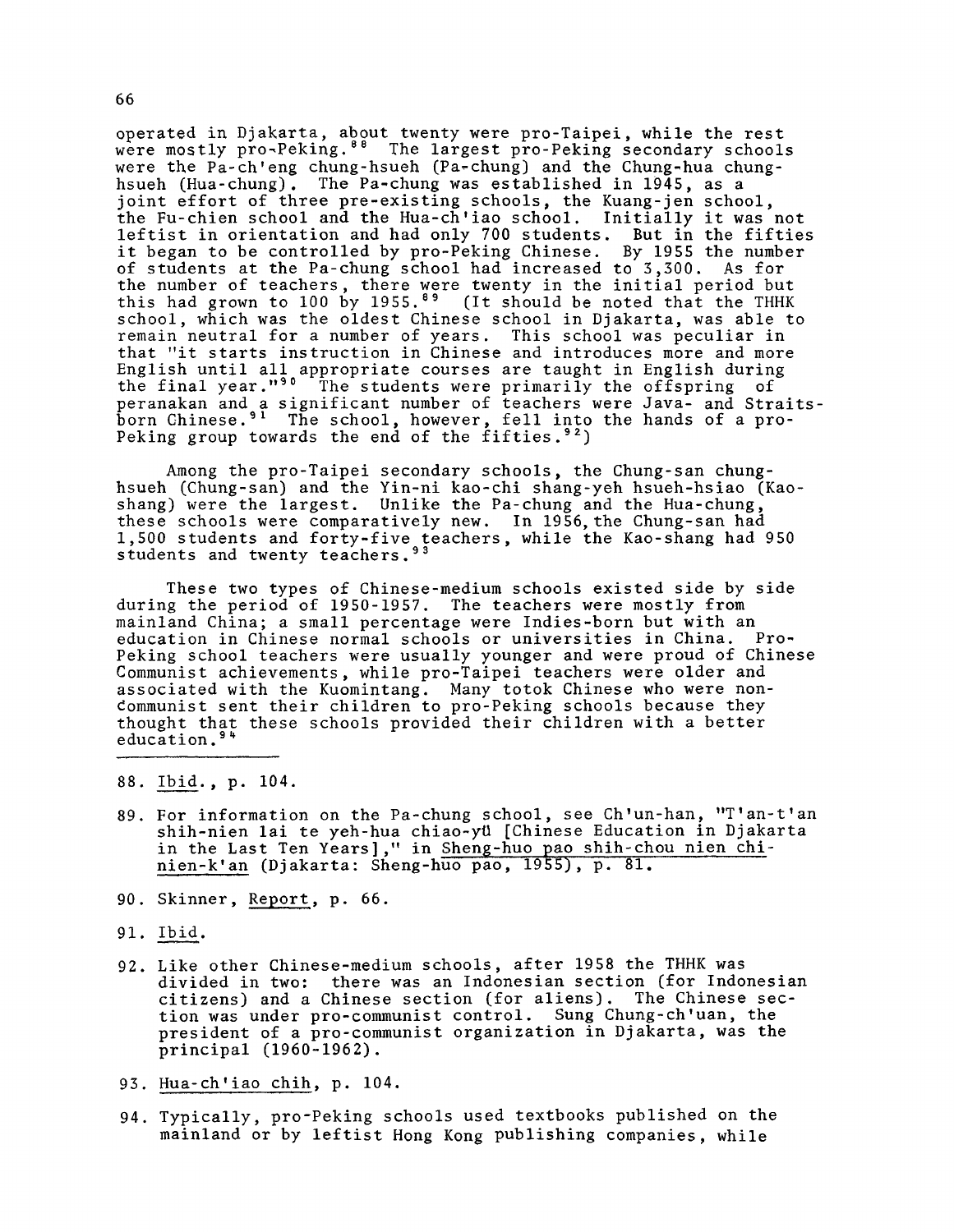Where did the Indonesian Chinese go, prior to 1958, once they had finished Chinese secondary school education? No statistics are available, but from my own personal observation,<sup>95</sup> less than half of the graduates of Chinese secondary schools went to China, a few went to Taiwan and Western countries, and the rest remained in Indonesia working in private firms. The majority of students who went to China and Taiwan did not return, since the former were denied re-entry permits on their departure from Indonesia,<sup>96</sup> while the latter were not allowed to return because Indonesia had no diplomatic relations with Taiwan.

## The Rise and Fall of Chinese-Medium Schools

The Indonesian government began to exercise more rigid control over Chinese-medium schools in 1957, at about the time of the outbreak of the regional protest movement in Indonesia. In March that year a state of war was declared and martial law imposed. The authorities claimed that firm control over Chinese schools had to be exercised to safeguard Indonesian national interests. On November 6, 1957, a regulation was promulgated by Djuanda, in his capacity as Minister of Defense, which stipulated that Indonesian citizens were prohibited from entering alien (read: Chinese) schools. Furthermore, teachers in Chinese-medium schools and the schools themselves were required to obtain new permits from the Ministry of Education. New

pro-Taipei schools used textbooks published in Taiwan or by rightist publishing companies in Hong Kong. Especially at secondary school levels, it was believed by many Chinese parents in Djakarta that the pro-Peking schools provided their children with a better education in terms of science and other such courses, for the reason that they were well-established. The Pa-chung, for instance, even had a few students whose parents were KMT leaders!

- 95. The author was educated in one of the secondary Chinese schools in Djakarta during 1955-1958. Although no figures are available on the Indonesian Chinese who either went to China and Taiwan or stayed in Indonesia, there are indications that more students went to China than to Taiwan. In 1956, there were about 33,000 overseas Chinese students in China (the proportion of students from Indonesia is unknown but it was undoubtedly significant); and only about 5,172 in Taiwan (60 in 1951, 280 in 1952, 632 in 1953, 1,200 in 1954. Figures for 1955 and 1956 are not available; I estimate that there were about 1,500 each year),of which probably one-fourth were from Indonesia (since in 1961 Indonesian - Chinese students constituted about 20 per cent of the total overseas Chinese students in Taiwan). See China Yearbook 1962-63 (Taipei: China Publishing Co., n.d.), p<del>. 305; China Yearbook 1964-</del> 65 (Taipei: China Publishing Co., n.d.), p. 603; Chou Sheng-kao,  $^{\sf mEr}$ h-shih nien lai te ch'iao-sheng chiao yü [Overseas Chinese Education (in Taiwan) in the Last Twenty Years]," <u>Hsin shih-tai</u> (Taipei), 12, no. 1 (January 1972), p. 16.
- 96. It was a public secret that most Chinese students who went to China were barred from returning to Indonesia. See also Skinner, "The Chinese of Java," p. 8.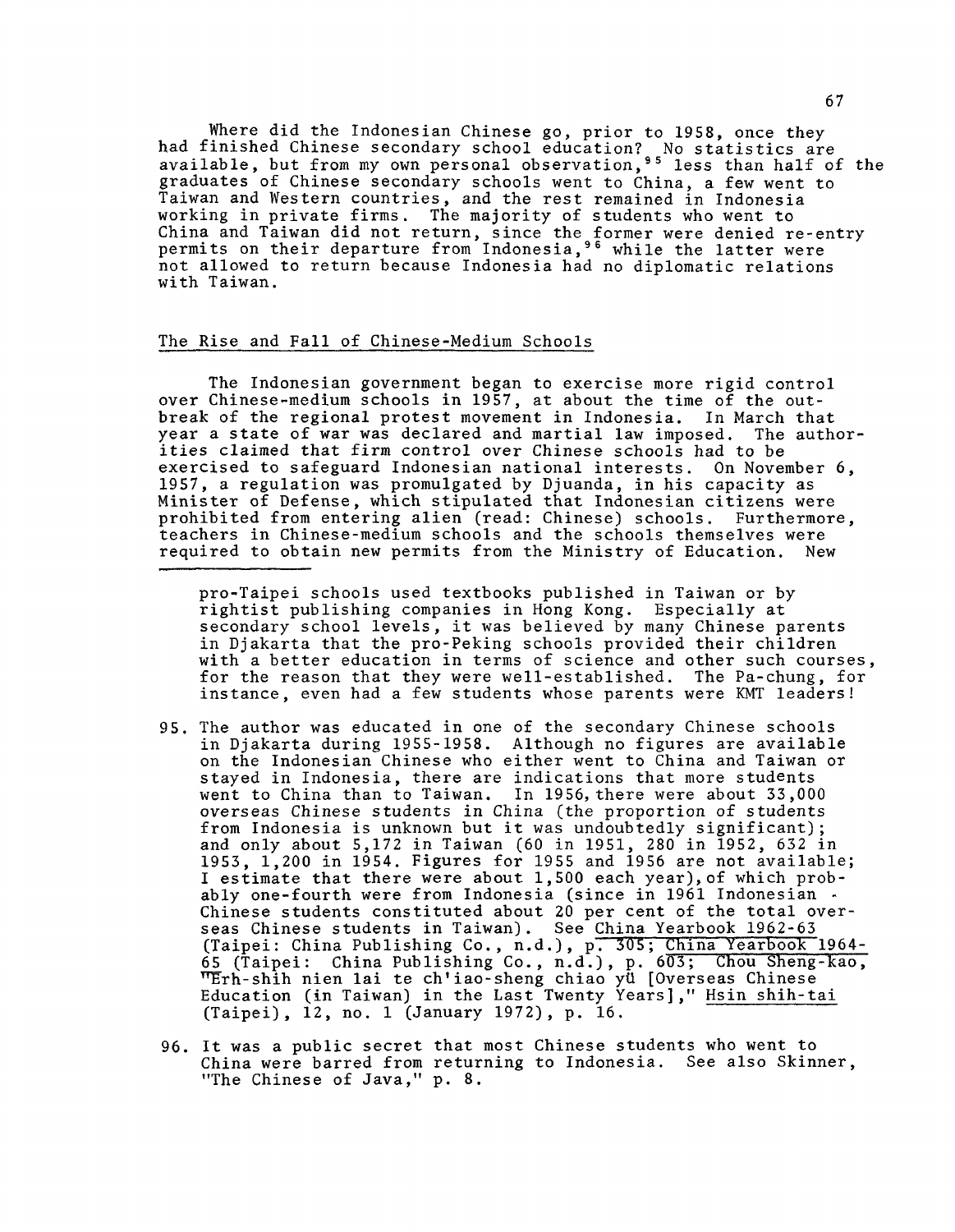schools were not allowed to be established. All textbooks used in Chinese-medium schools had to be approved by the Minister of Education. On November 20, the Minister of Education promulgated a supplement to this regulation which reiterated the abovementioned points and outlined how they were to be implemented.<sup>97</sup>

The regulation of 1957 had a great impact on the Chinese communities in Indonesia. By drastically reducing the number of Chinese schools and introducing far stricter supervision over them, it worked to prevent peranakan Chinese children from being resinified through Chinese-medium schools and to separate them from their totok contemporaries .

The scale of the change can be judged from the fact that as of November 1957, there were 2,000 Chinese-medium schools throughout Indonesia with 425,000 students, of whom 250,000 were Indonesian citizens; by July 1958, there were only 850 Chinese-medium schools left, whose 150,000 students were all alien Chinese. (These schools were located in places determined by the Ministry of Education.) At the same time 1,100 Chinese-medium schools had been converted into Indonesian national schools.98

The Badan Permusjawaratan Kewarganegaraan Indonesia (Baperki) or Indonesian Citizens' Consultative Body, a socio-political organization formed in March 1954 and aimed at protecting Indonesian citizens of Chinese origin, took over the management of the newly converted Indonesian-medium schools. These schools had the same curriculum as government schools except that the students were ethnic Chinese and Chinese was allowed to be taught as a subject. By this time, there were Chinese children studying in three different kinds of Indonesian-medium schools, i.e., government schools, schools run by missionaries, and Baperki schools. The number of Chinese attending these Indonesian-medium schools, unfortunately, is not available. However, taking into account the number of peranakan who were already studying in Indonesian-medium schools before 1957, plus those who were affected by the 1957 regulation and were forced to go to Indonesian schools, I believe that more Chinese students were enrolled in Indonesian-medium schools than in Chinese-medium schools.

The number of Chinese-medium schools was still further reduced after October 1958 as a result of the 1958 regional rebellions. It was widely reported that weapons used by the rebels came from Taiwan through Singapore, while Taiwan newspapers bluntly defended the rebellions. The Indonesian government responded by asserting that pro-Taipei Chinese were involved in subversive activities. General Nasution, the Chief of Staff of the Indonesian Army, issued a regulation on October 16, 1958 prohibiting the operation of Chinese-medium schools associated with or owned by an alien country with no diplomatic relations with Indonesia (read: Taiwan).<sup>99</sup> Almost half of the Chinese-medium schools (those affiliated with pro-Taipei groups) were then closed and taken over by the Indonesian authorities.

97. Departemen PP§K, Pengawasan, pp. 70-75.

98. Ibid., p. 38.

99. Ibid. , pp. 116-119 , 123-130 .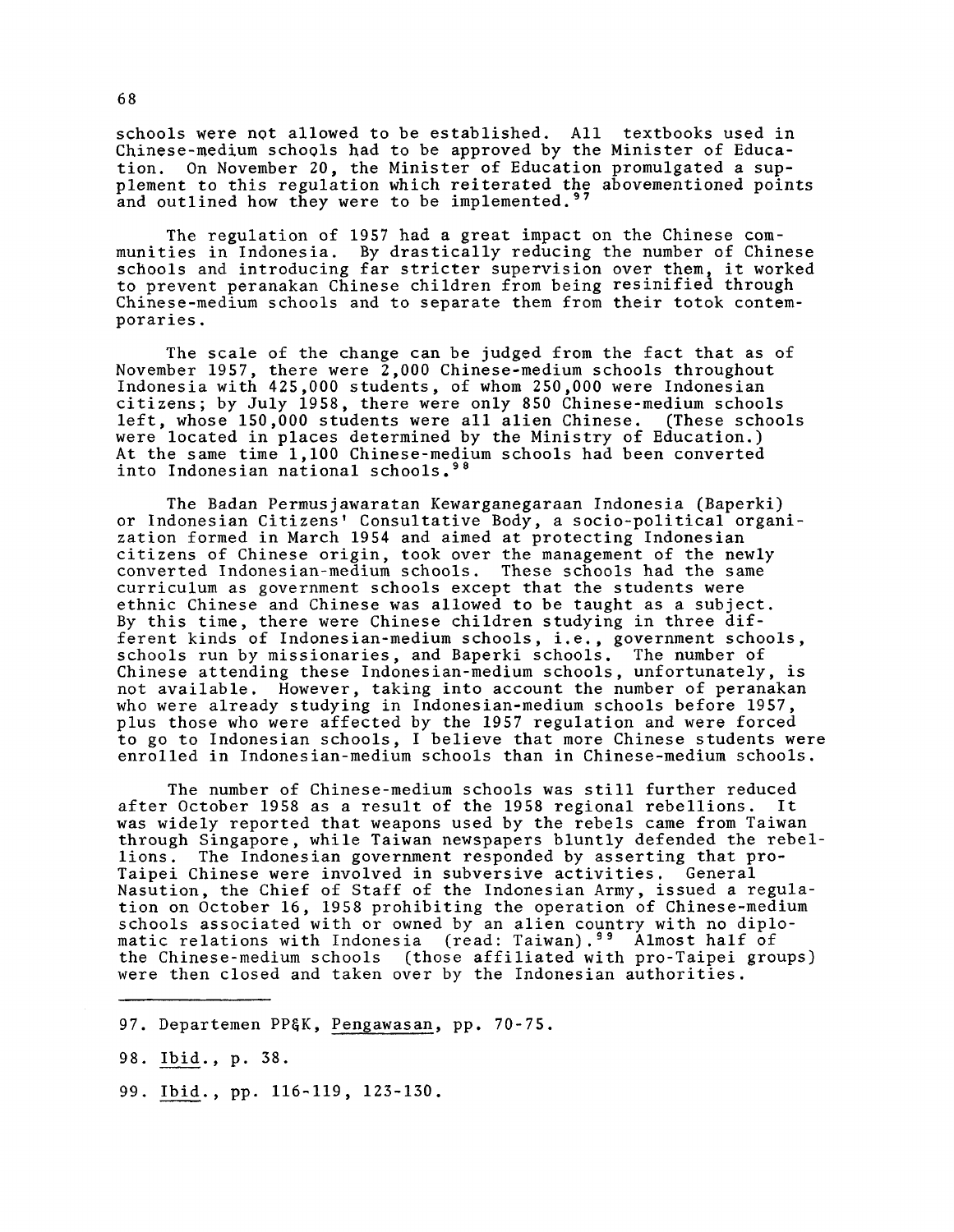From 1958 to 1965, in fact, the surviving Chinese-medium schools were mostly pro-Peking schools. These schools were under rigid supervision by the Ministry of Education. The teachers had to take tests, including an Indonesian language proficiency test, sponsored by the Ministry and only those who passed the tests were permitted to teach. The curriculum of these schools was also changed to include more subjects on Indonesia. Indonesian language, history and geography were prescribed as compulsory subjects, both at the primary and secondary levels. However, these subjects could be taught in either Indonesian or Chinese.

What were the prospects of further education for Chinese-medium secondary school graduates in this period? A small number continued to go to Taiwan for advanced education.<sup>100</sup> A somewhat greater number went to China, but apparently fewer than in the 1950-1957 period.<sup>101</sup> This was primarily due to a new Peking policy towards the overseas Chinese after 1957; henceforward, such Chinese were encouraged to integrate themselves with the local countries. $102$  In addition, many overseas Chinese students could not adjust themselves to the situation in China, a significant number leaving for Hong Kong and Macao, and others even illegally re-entering Indonesia.''' Discouragement from Peking combined with the difficulty that the Indonesian Chinese students had in adjusting to life in China deterred many secondary school graduates from going to China. The majority thus continued to<br>stay in Indonesia and were absorbed into the private sector. (To stay in Indonesia and were absorbed into the private sector. deal with this situation, Chinese-medium schools were forced to review their curriculum.) Some graduates from Chinese-medium schools aspired to tertiary education in Indonesia, but most Indonesian universities were closed to them, the main exception being the

- 100. A total of 1,894 Indonesian Chinese students were in Taiwan by 1961. China Yearbook 1962-65 (Taipei: China Publishing Co., n.d.), p. 305.
- 101. Having no access to sources published in Peking, I have had to use Taipei's publications as my main reference. There were an average of 4,700 overseas Chinese studying in China annually prior to 1956, but from 1957 onward, the number dropped to 1,400 a year. China Yearbook 1964-65 (Taipei: China Publishing Co., n.d.), p. 603. No information is available as to Indonesian Chinese students, but undoubtedly they formed a major component of the overseas Chinese student contingent.
- 102. For a study of the change in Peking's policy, see Stephen Fitzgerald, "China and the Overseas Chinese: Perceptions and Policies," The China Quarterly, 44 (October-December 1970), pp. 1-37.
- 103. It was reported that early in 1964, more than 1,200 overseas Chinese students reached Hong Kong from China and refused to return. China Yearbook 1964-65, p. 603. I discovered (in 1966) that in both Hong Kong and Macao there were noticeable Indonesian Chinese communities consisting of former students from China. It was a public secret that other students from China were illegally re-entering Indonesia. There were many reports to this effect in the Indonesian press. For a rather recent example, see Yin-tu-ni-hsi-ya jih-pao (Chinese daily in Djakarta), June 13, 1968.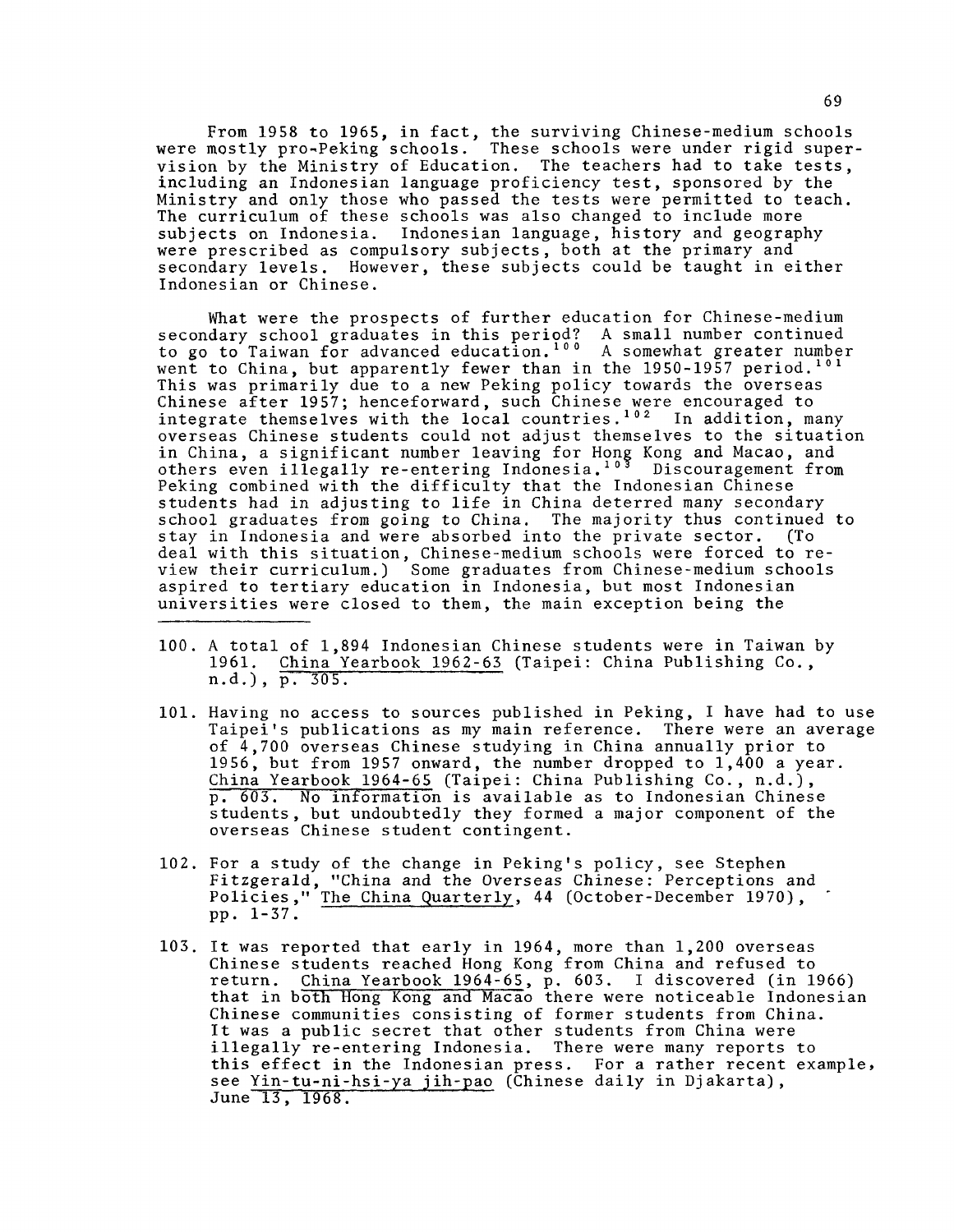Universitas Res Publica (Ureca), an Indonesian-medium university established by Baperki in the early sixties.

## Education for the Chinese After the 1965 Coup

In October 1965 the greatest upheaval in modern Indonesian history took place. As a result, the Indonesian Communist Party (PKI) and other left-wing organizations, including Baperki, were banned. The Indonesian authorities accused Peking of supporting the PKI and being involved in the abortive coup. This time, all alien Chinese organizations affiliated with Peking were declared illegal; shortly afterward, all Chinese-medium schools were closed. As for the Baperki schools, including the Baperki-sponsored Ureca, they too were put under government supervision and eventually taken over by the authorities.

Alien Chinese children were deprived of any education for almost three years. Only early in 1968 did the Indonesian government issue a regulation, known as Presidential Regulation No. B12/Pres./I/1968, permitting the establishment of schools sponsored by private groups within the Chinese communities. These schools, called Sekolah Nasional Project Chusus (SNPC) or "Special Project National Schools," came into being in 1969.<sup>104</sup> They were declared open to aliens as well as to Indonesian citizens, but the students have been mostly aliens. The curriculum follows that of regular government schools, its "specialness" lying only in the inclusion of the teaching of Chinese as a subject. At the present time, there are eight "Special Project National Schools" in Indonesia, five in Djakarta, two in Palembang and one in Bandung.<sup>105</sup> These schools are increasing in numbers since they are the only ones to which alien Chinese easily can be admitted. Nonetheless, the number is far too small to accommodate the bulk of alien Chinese children. (There are still about one million Chinese who are not Indonesian citizens.)

## Conclusion

This historical survey shows that the Indonesian Chinese have consisted of groups with different interests reflected in their

- 104. For the full text of the regulation, see Lie Tek Tjeng, Masaiah WNI dan Masalah Hoakiau di Indonesia (Djakarta: LIPI, 1970), pp . 60-61. For a study of the SNPC schools in Djakarta, see Mely G. Tan and Leo Suryadinata, "The 'Special Project National Schools' in Djakarta," a paper presented to the twenty-third Orientalists' Congress in Canberra, January 1971.
- 105. Based on information as of early 1971. These schools are the SNPC Bhinneka Tunggal Ika (Djakarta), the SNPC Djaja Sakti (Djakarta), the SNPC Sentosa (Djakarta), the SNPC Eka Dharma (Djakarta), the SNPC Samson (Djakarta), the SNPC Sumsel Djaja (Palembang), the SNPC Sentosa tjabang Palembang (Palembang), and the SNPC Bina Budaja (Bandung). See Yin-tu-ni-hsi-ya jih-pao, February 12, 1969; June 6 and November 17, 18 and *23,* 1970; January 20 and 25, and February 10, 1971.